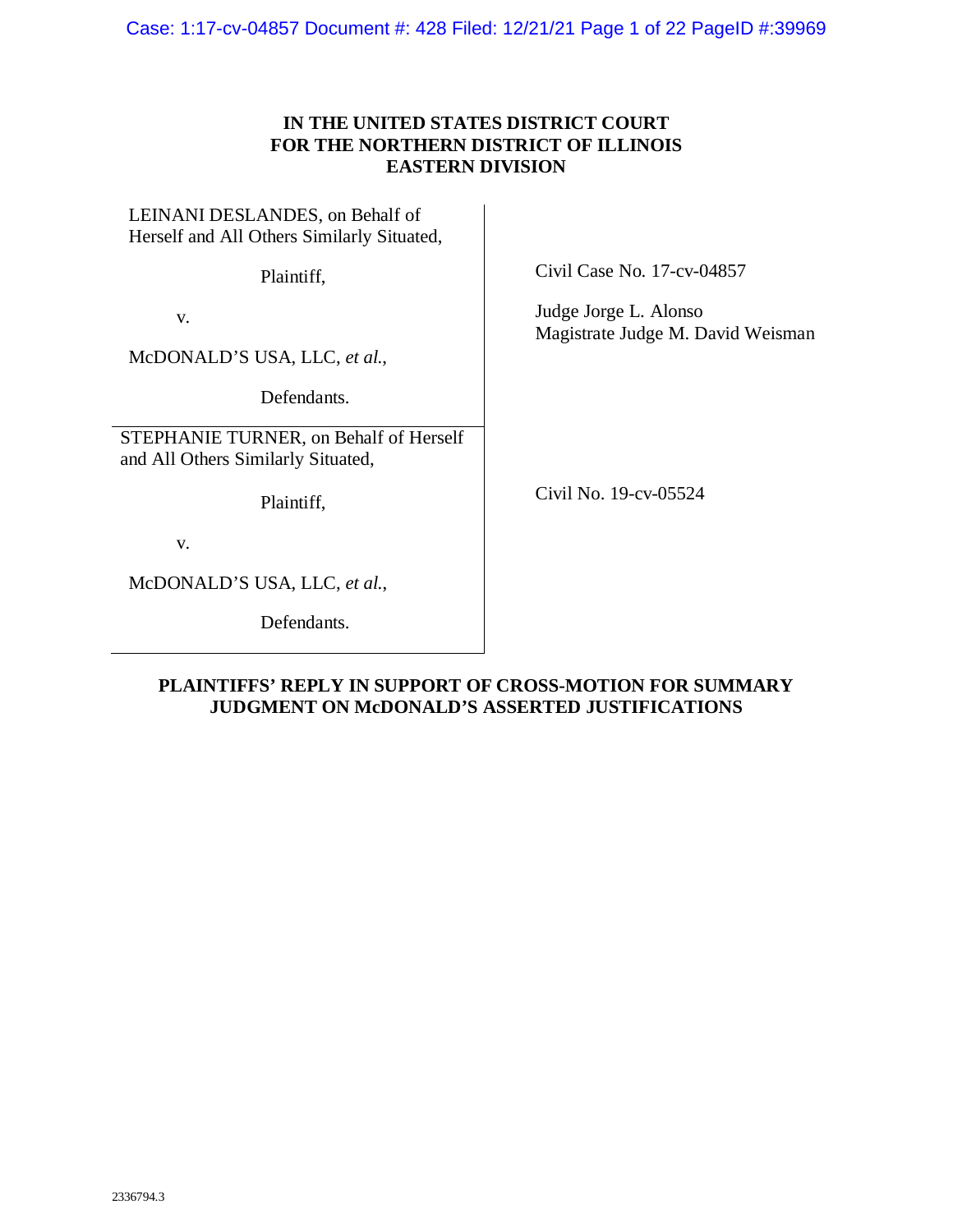# **TABLE OF CONTENTS**

# **Page**

| I. |           |                                                                                                                            |    |
|----|-----------|----------------------------------------------------------------------------------------------------------------------------|----|
| Π. |           |                                                                                                                            |    |
|    | A.        | McDonald's Competitive Justifications Are Affirmative Defenses<br>Properly Subject to Plaintiffs' Cross-Motion for Summary |    |
|    | <b>B.</b> | McDonald's Offers No Justification For The No-Hire Agreement                                                               |    |
|    | C.        | McDonald's Admits That The No-Hire Agreement Was Wildly                                                                    |    |
|    | D.        | Even On Their Own Terms, McDonald's Competitive Defenses<br>Are Meritless And Admit Market Power and Common Impact11       |    |
|    |           |                                                                                                                            | 15 |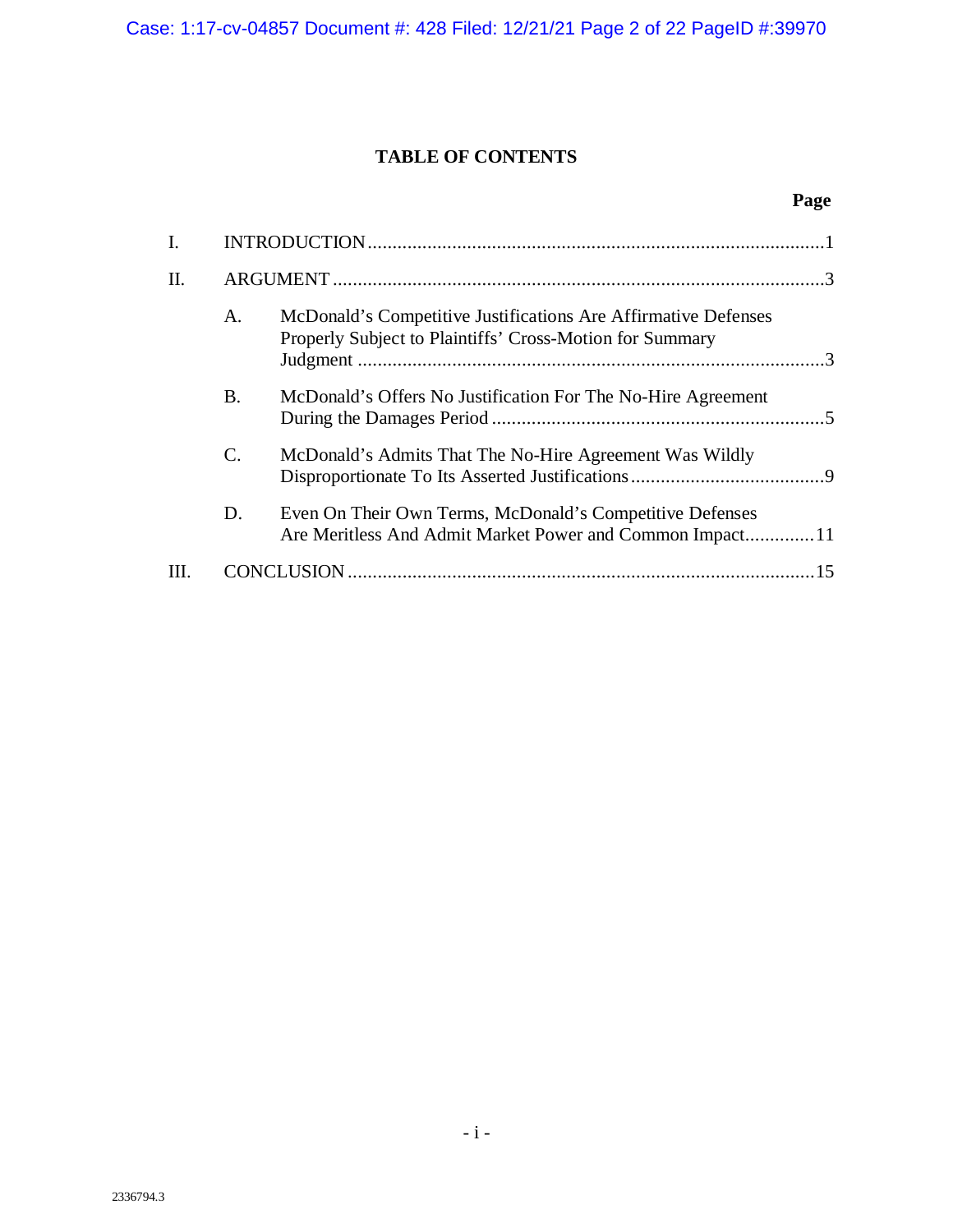# **TABLE OF AUTHORITIES**

|                                                                 | Page |
|-----------------------------------------------------------------|------|
| <b>Cases</b>                                                    |      |
| Agnew v. NCAA,                                                  |      |
| Aya Healthcare Servs., Inc. v. AMN Healthcare, Inc.,            |      |
| Blackburn v. Sweeney,                                           |      |
| Bourke v. Conger,                                               |      |
| Brokaw v. Boeing Co.,                                           |      |
| Chicago Pro. Sports Ltd. P'ship v. Nat'l Basketball Ass'n,      |      |
| Eli Lilly & Co. v. Zenith Goldline Pharm., Inc.,                |      |
| Law v. NCAA,                                                    |      |
| Lektro-Vend Corp. v. Vendo Co.,                                 |      |
| Mason v. City of Chicago,                                       |      |
| Medical Center at Elizabeth Place, LLC v. Atrium Health System, |      |
| MLB Props., Inc. v. Salvino, Inc.,                              |      |
| Nat'l Bancard Corp. v. VISA U.S.A., Inc.,                       |      |
| Nat'l Soc'y of Pro. Eng'rs v. United States,                    |      |
| NCAA v. Alston,                                                 |      |
| NCAA v. Bd. of Regents of Univ. of Okla.,                       |      |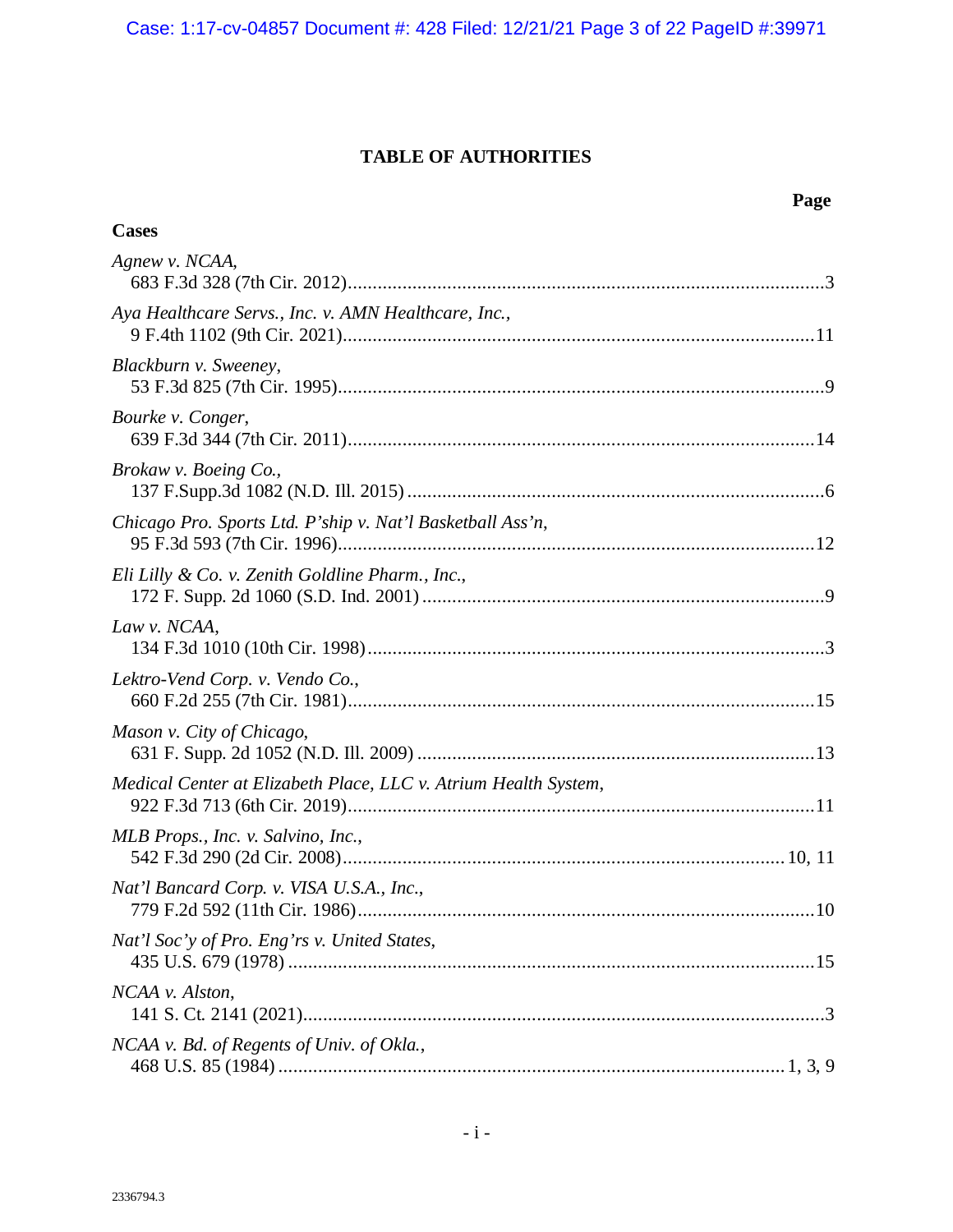# **TABLE OF AUTHORITIES (continued)**

| Obrycka v. City of Chicago,                                                                                      |
|------------------------------------------------------------------------------------------------------------------|
| Polk Bros, Inc. v. Forest City Enters., Inc.,                                                                    |
| Polygram Holding, Inc. v. F.T.C.,                                                                                |
| Republic Tobacco, L.P. v. N. Atl. Trading Co.,                                                                   |
| Snap-On Tools Corp. v. F.T.C.,                                                                                   |
| Texaco, Inc. v. Dagher,                                                                                          |
| Therasense, Inc. v. Becton, Dickinson & Co.,<br>No. C 04-02123 WHA, 2008 WL 23238561 (N.D. Cal. May 22, 2008) 14 |
| United States v. Empire Gas Corp.,                                                                               |
| Viamedia, Inc. v. Comcast Corp.,                                                                                 |
| Villareal v. El Chile, Inc.,                                                                                     |
| <b>Rules</b>                                                                                                     |
|                                                                                                                  |
|                                                                                                                  |
|                                                                                                                  |
|                                                                                                                  |
|                                                                                                                  |
| <b>Treatises</b>                                                                                                 |
| Phillip E. Areeda & Herbert Hovenkamp,                                                                           |
| <b>Other Authorities</b>                                                                                         |
| Gregory J. Werden, The Ancillary Restraints Doctrine After Dagher, 8 Sedona Conf. J.                             |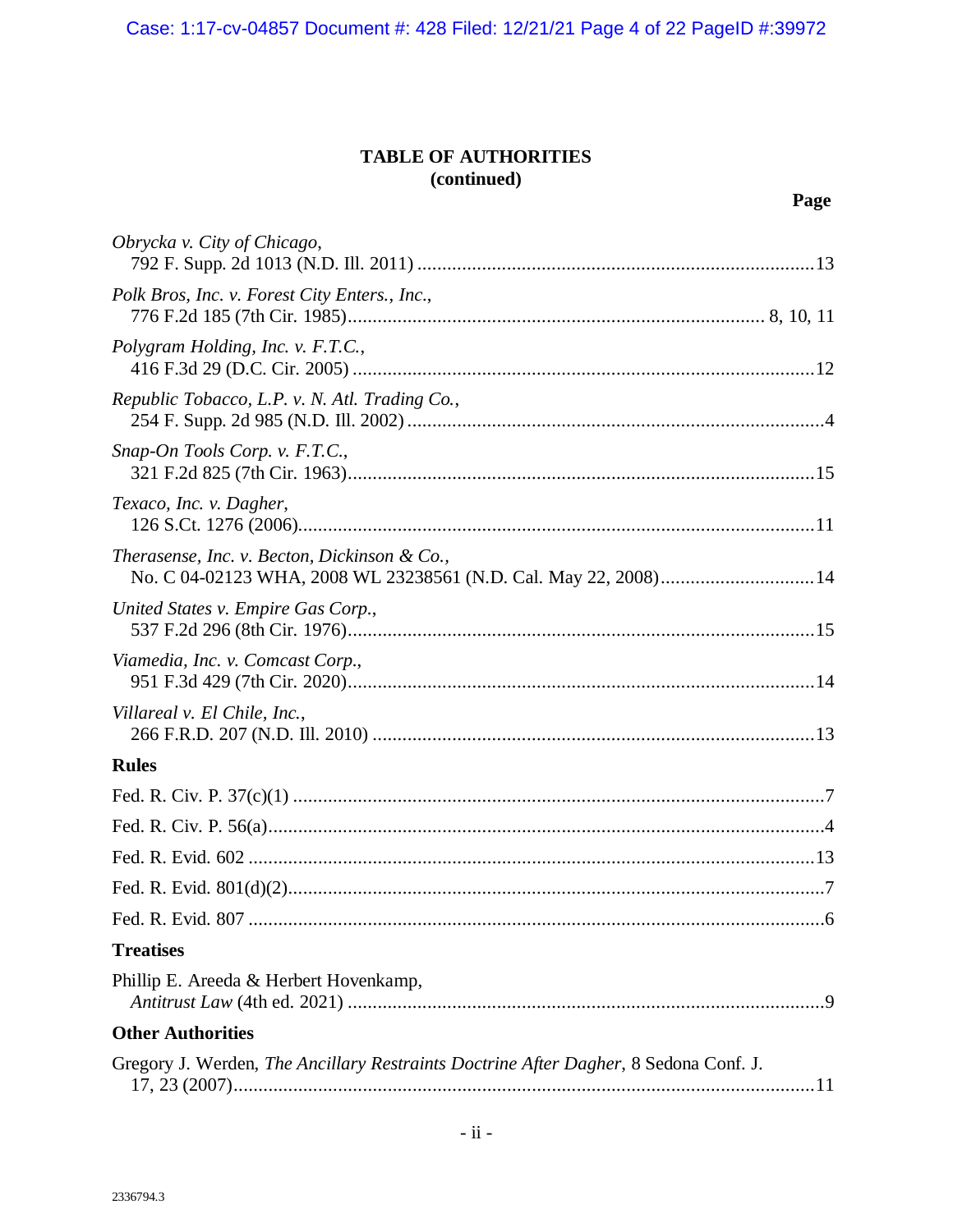Case: 1:17-cv-04857 Document #: 428 Filed: 12/21/21 Page 5 of 22 PageID #:39973

# **TABLE OF AUTHORITIES (continued)**

# **Page**

| Herbert J. Hovenkamp, <i>Competition Policy for Labour Markets</i> , U. of Penn. Inst. for Law |  |  |
|------------------------------------------------------------------------------------------------|--|--|
|                                                                                                |  |  |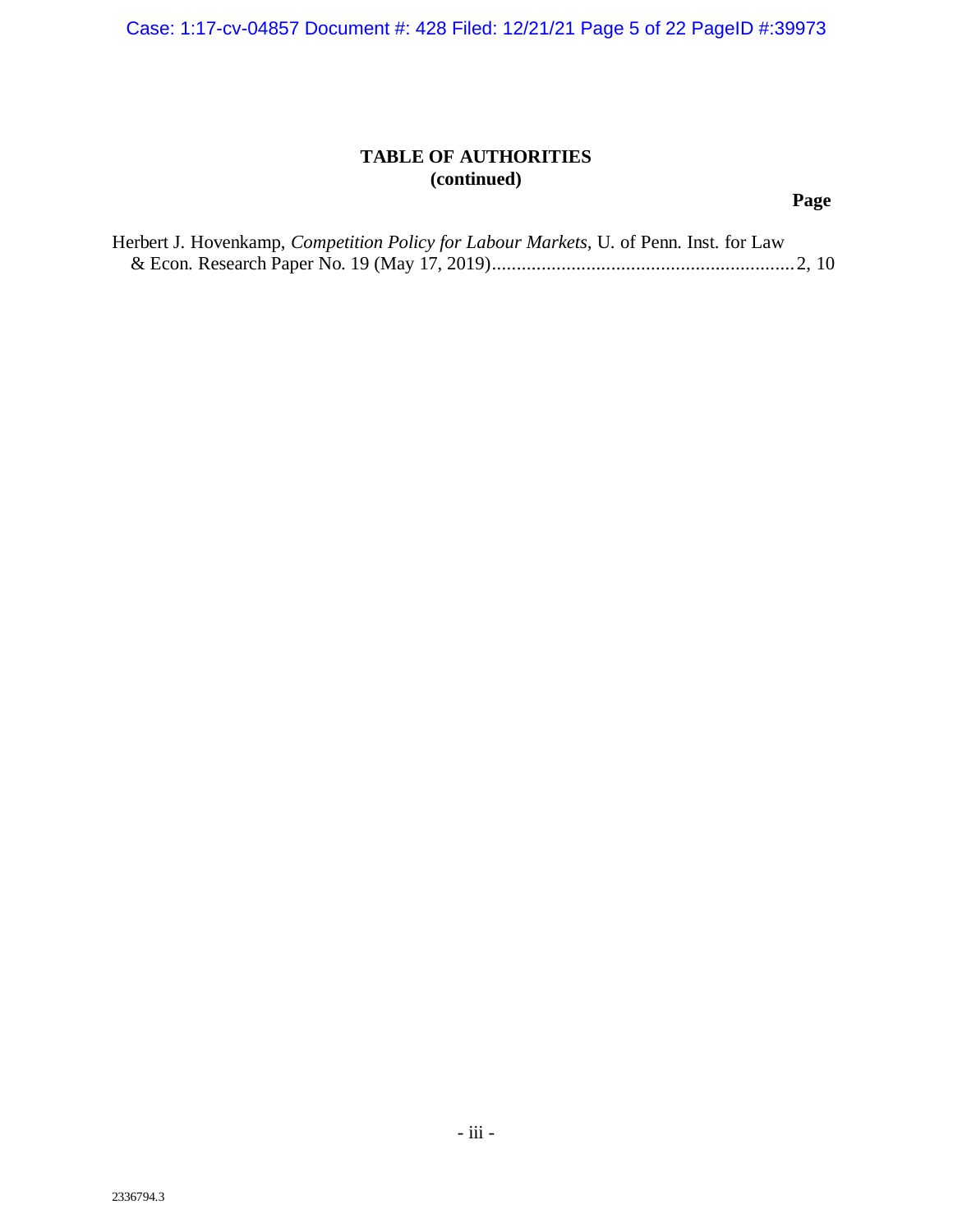#### <span id="page-5-0"></span>**I. INTRODUCTION**

The Court should grant Plaintiffs' Cross-Motion for Summary Judgment because no reasonable jury could conclude that the No-Hire Agreement was justified by competitive benefits. At trial, Plaintiffs will ask the jury to find that McDonald's joined a horizontal market allocation scheme: a *per se* violation of the Sherman Act. "[T]hese hallmarks of anticompetitive behavior place upon [McDonald's] a heavy burden of establishing an affirmative defense which competitively justifies this apparent deviation from the operations of a free market." *NCAA v. Bd. of Regents of Univ. of Okla.*, 468 U.S. 85, 113 (1984). An essential element of this affirmative defense is that the No-Hire Agreement was ancillary to McDonald's franchise system. McDonald's does not and cannot satisfy this requirement.

First, McDonald's ancillarity argument does not address Plaintiffs' theory of liability. McDonald's offers litigation-created speculation and hearsay regarding why Paragraph 14 was part of its original franchise contracts in 1955, when McDonald's did not compete for labor with its franchisees, and when McDonald's wanted to offer (anticompetitive) inducements to convince reluctant franchisees to join the system. But Plaintiffs do not challenge vertical franchise contracts from 1955, which expired long before the damages period beginning in 2013. Plaintiffs challenge the No-Hire Agreement, which was a horizontal understanding entered into decades later by labor competitors to allocate each other's workers, with restraints that went beyond the franchise contracts and were created apart from them. Critically, McDonald's offers no justification for the challenged misconduct because—implausibly—*McDonald's denies that it occurred*. But there is ample record evidence from which a reasonable jury could find it did.

McDonald's denies the existence of a horizontal market allocation scheme; denies that McDonald's preserved Paragraph 14 during the damages period after franchisees objected to narrowing it; denies that it secretly agreed with its franchisee labor competitors to reciprocate Paragraph 14; and denies that McDonald's and its franchisees shared a common method for policing and enforcing the restrictions (requiring "letters of release" from co-conspirator

- 1 -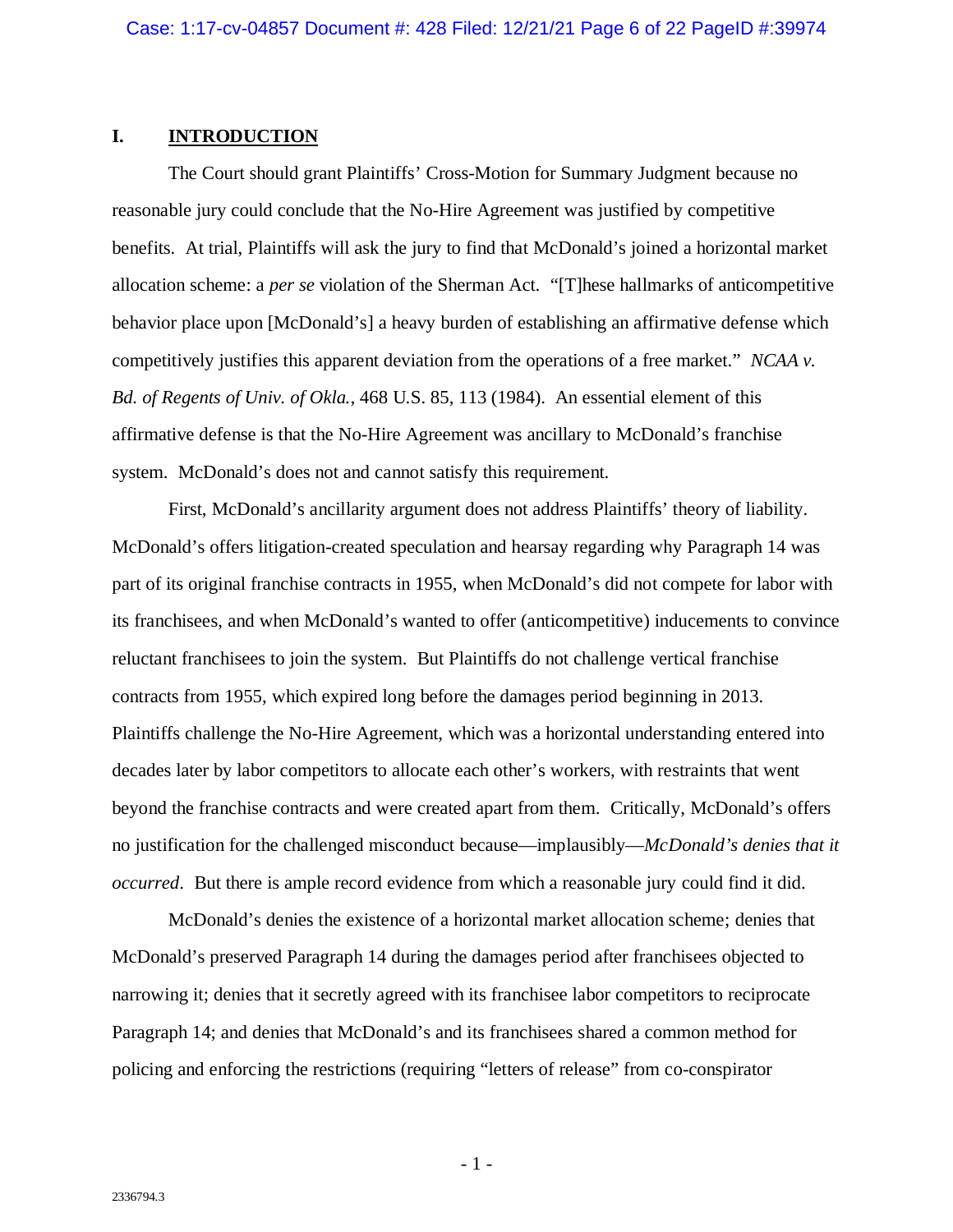employers). McDonald's does not dispute that, if proven, these restrictions were naked restraints of trade that are properly subject to *per se* condemnation.

Second, even with respect to Paragraph 14, McDonald's offers no legally cognizable or factually supported justification. In particular, McDonald's fails to even argue that Paragraph 14's unlimited scope had any rational connection to its purported competitive concerns. Instead, McDonald's makes the remarkable and meritless argument that the overbreadth of a restraint is irrelevant to ancillarity. This is wrong, as McDonald's own authorities explain. Pursuant to even the most deferential formulations of ancillarity, there must be some fit between the scope of the restraint and legitimate competitive benefits. If, as McDonald's insists, the relevant scope of labor competition is exclusively local, then there can be no justification for the "egregiously excessive" nationwide prohibition set forth in Paragraph 14. Herbert J. Hovenkamp, *Competition Policy for Labour Markets,* U. of Penn. Inst. for Law & Econ. Research Paper No. 19-29 at 12-13 (May 17, 2019). Thus, Paragraph 14 should be treated as the naked restraint of trade it was, along with other components of the No-Hire Agreement that McDonald's denies occurred.

Third, McDonald's ignores the undisputed evidence that eliminating the No-Hire Agreement did not negatively impact McDonald's franchise system, including with respect to McDonald's litigation-inspired procompetitive defenses. The No-Hire Agreement ended in 2018, and we now have three years of observable market reality that disproves McDonald's selfserving speculation. In fact, franchisees did not train their employees less. In fact, franchisees did not cooperate less in legitimate areas like marketing. In fact, output did not decrease. In fact, new franchisees continued to join the system. Indeed, the *undisputed* facts show that, when McDonald's eliminated the restraint and permitted the market competition required by the Sherman Act, employees, franchisees, and McDonald's all did better than ever.

Finally, McDonald's asserted justifications fail on their own terms, and only serve to admit the market power and anticompetitive effects that McDonald's elsewhere denies.

- 2 -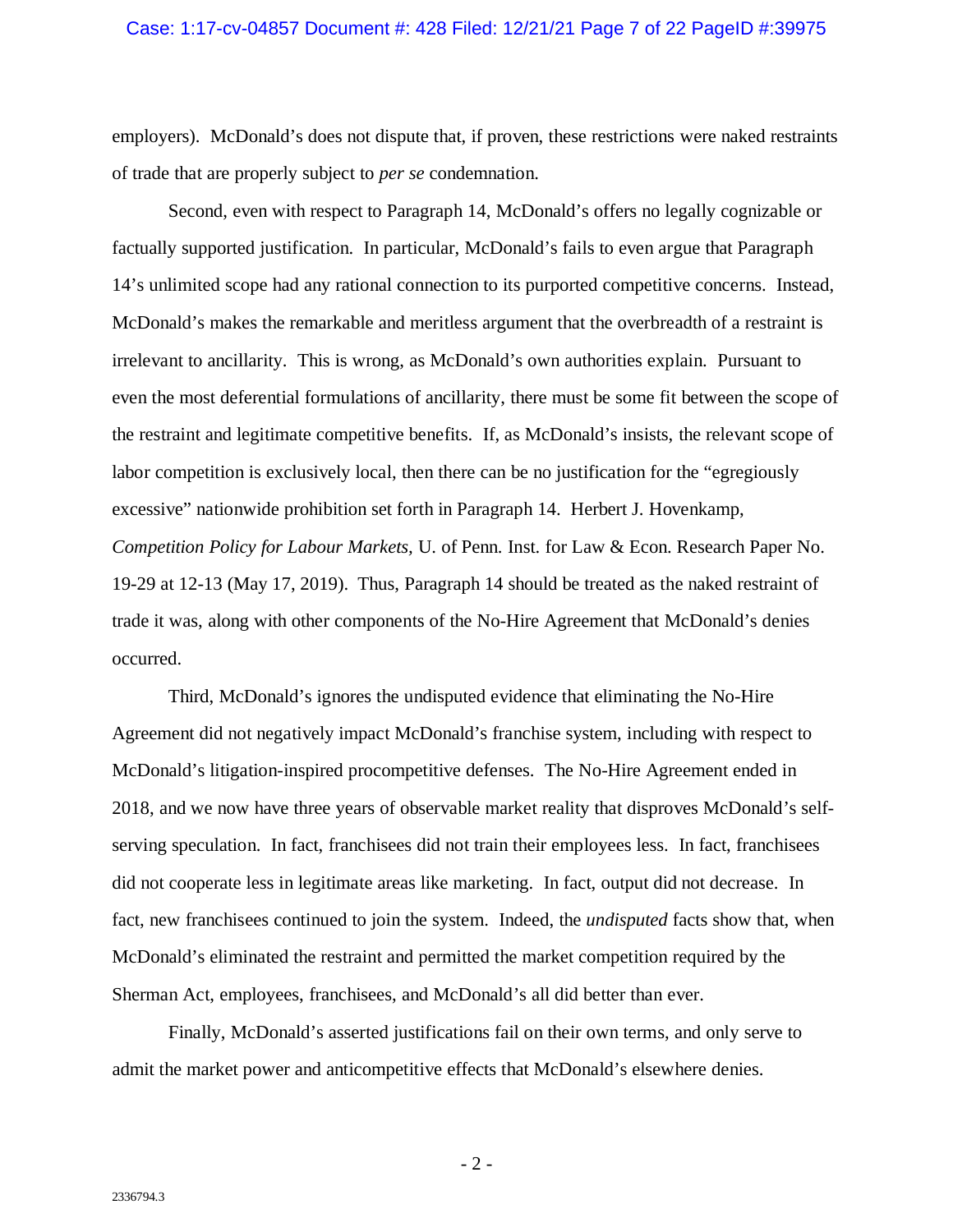### <span id="page-7-1"></span><span id="page-7-0"></span>**II. ARGUMENT**

# **A. McDonald's Competitive Justifications Are Affirmative Defenses Properly Subject to Plaintiffs' Cross-Motion for Summary Judgment**

McDonald's contends that its competitive justifications are not affirmative defenses. Br. at  $20-21$  $20-21$ .<sup>1</sup> McDonald's is wrong. A procompetitive justification for what would otherwise be *per se* unlawful misconduct is a textbook affirmative defense. As the Supreme Court explained in *Board of Regents*, McDonald's bears the "*heavy burden* of establishing an *affirmative defense* which competitively justifies [its] apparent deviation from the operations of a free market." 468 U.S. at 113 (emphasis added). This was no "stray line" in an opinion, Br. at 20; it was the burden of proof the Supreme Court articulated and applied at length. *Id*. at 113-120 (examining and rejecting asserted competitive justifications). *See also NCAA v. Alston*, 141 S. Ct. 2141, 2157 (2021) (explaining that its analysis is "fully consistent" with *Board of Regents*, including requiring "procompetitive rationales" to avoid condemnation under the *per se* rule, even in industries in which some horizontal restraints are essential). It also reflects black letter antitrust law, repeated many times in this Circuit and elsewhere. *See*, *e.g.*, *Agnew v. NCAA*, 683 F.3d 328, 335-36 (7th Cir. 2012) (defendant required to "show that the restraint in question actually has a procompetitive effect on balance"); *Law v. NCAA*, 134 F.3d 1010, 1019 (10th Cir. 1998) (defendant bears "burden . . . to come forward with evidence of the procompetitive virtues of the alleged wrongful conduct"). McDonald's asks the Court to ignore this controlling authority, in favor of out-of-circuit cases regarding Title VII and securities claims. Br. at 20-21. Those cases are irrelevant to the task at hand. They are not antitrust cases, and address only pleading requirements, not the evidentiary burden for an antitrust defendant at summary judgment and trial.

Summary judgment with respect to McDonald's affirmative defenses is appropriate because, as explained further below, they present no genuine issues of material fact for the jury

<span id="page-7-2"></span><sup>&</sup>lt;sup>1</sup> "Br." refers to Defendant McDonald's Combined Reply in Support of Motion for Judgement on The Pleadings or in the Alternative Summary Judgment and Opposition to Plaintiffs' Cross-Motion for Summary Judgment on McDonald's Asserted Justifications (Dkt. 415).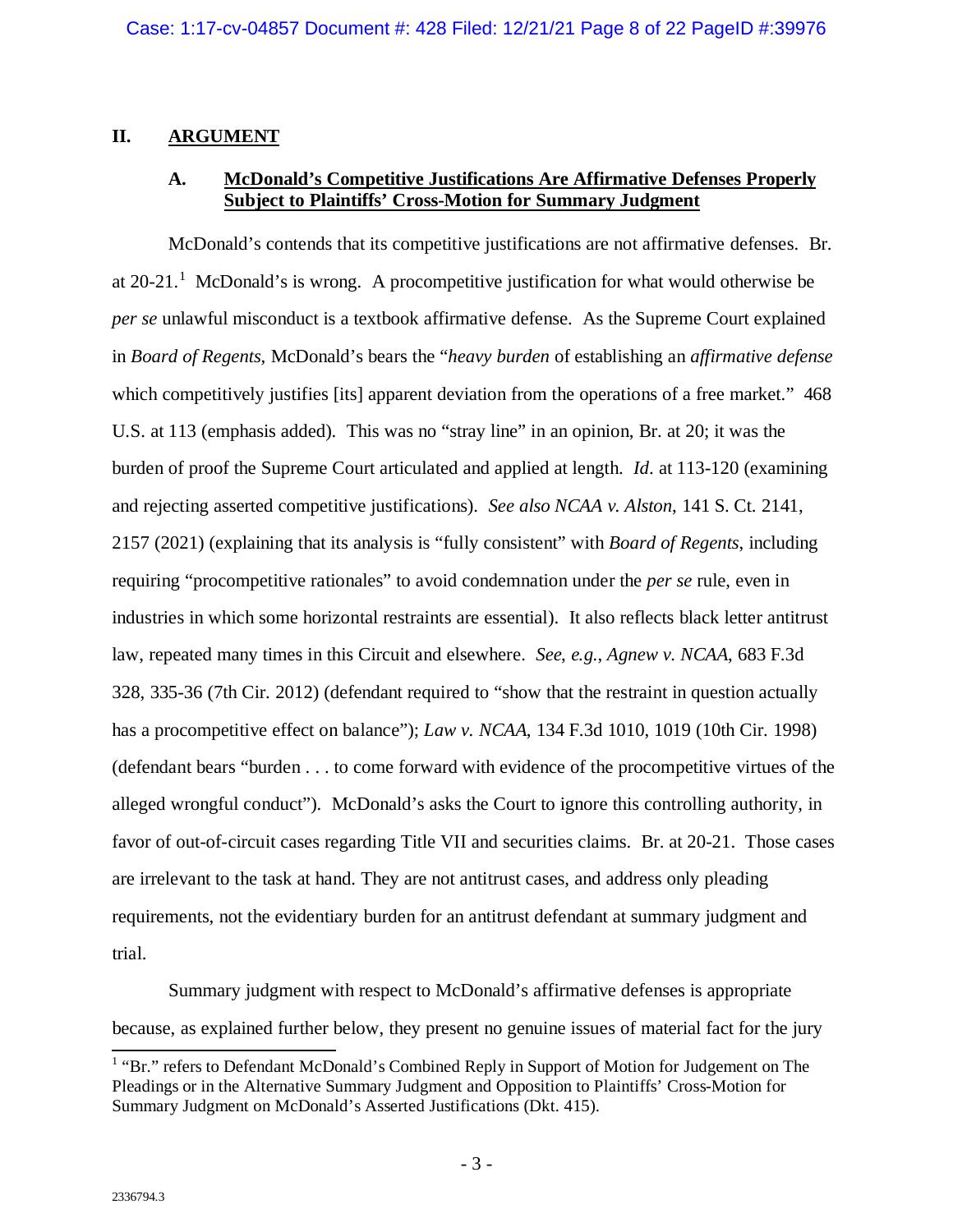#### Case: 1:17-cv-04857 Document #: 428 Filed: 12/21/21 Page 9 of 22 PageID #:39977

to resolve. *See* Part II.B-D, *infra.* Resolving this now will narrow the issues for trial and facilitate the efficient adjudication of Plaintiffs' claims. *See* Fed. R. Civ. P. 56(a) (party may seek summary judgment on "part" of a "defense"); *Republic Tobacco, L.P. v. N. Atl. Trading Co.*, 254 F. Supp. 2d 985, 997 n.13 (N.D. Ill. 2002) (purpose of partial adjudication is "to streamline the litigation process by narrowing the triable issues").

Finally, McDonald's contends that, "[i]n any event," it should not be precluded from litigating its unpled affirmative defenses because Plaintiffs will not be harmed by the delay. Br. at 21. If that is so, then equity demands that Plaintiffs should not be precluded from proving their antitrust claims pursuant to a rule of reason framework, if the Court finds that to be necessary (which, respectfully, it is not). Unlike McDonald's unpled affirmative defenses, Plaintiffs' factual and legal theories are set forth in their pleadings, and have remained the same throughout this litigation: the No-Hire Agreement was an unreasonable restraint of trade because it allocated employee labor, suppressed worker pay, and was not ancillary to McDonald's franchise agreements. *See* Pls.' Cross-Mot. (Dkt. 400) at 13; *Deslandes* Dkt. 32 ¶¶ 10, 11, 14, 23-38, 59-116; *Turner* Dkt. 1 ¶¶ 2, 7-17, 27-42, 63-115. This is so regardless of whether the mode of analysis is *per se*, quick look, or full rule of reason. McDonald's makes no argument that it has been prejudiced by Plaintiffs seeking to prove their well-pled antitrust claims pursuant to any applicable mode of analysis, and McDonald's makes no request under Rule 56(d) that it needs additional time or discovery to respond. Indeed, the parties completed extensive fact and expert discovery regarding issues relevant to the rule of reason. Plaintiffs' experts explained there is a relevant service market for workers with McDonald's-specific skills, Pls.' SMF (Dkt. 403) ¶¶ 57-67, and Plaintiffs cited cases regarding the cognizability of such a market in class certification and related *Daubert* briefing, s*ee* Class Cert Reply (Dkt. 344) at 4, n.6; Cappelli *Daubert Opp.* (Dkt. 327) at 11, n.12. (McDonald's does not dispute or respond to Plaintiffs' legal authority concerning the validity of this market definition, *see* Pls.' Cross-Mot. (Dkt. 400) at 18-19 & nn.13-14.) Plaintiffs' experts accounted for variations in local geographic markets when measuring anticompetitive effects, and explained why defining strict geographic markets

 $-4-$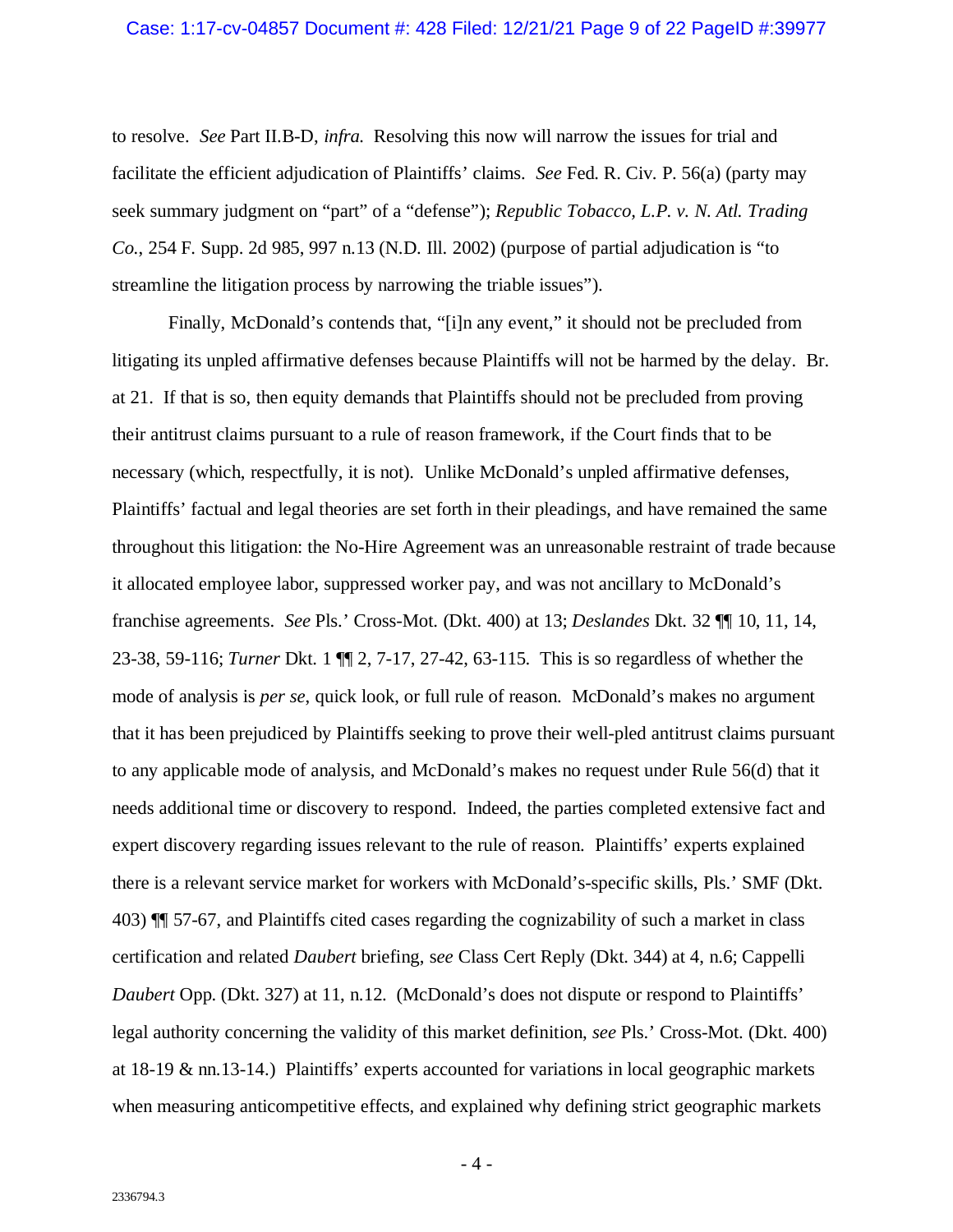did not serve any economic purpose, Pls.' SMF (Dkt. 403) ¶¶ 70-72, a point that McDonald's addressed in its opposition to class certification and its expert reports, *see*, *e.g.*, Class Cert. Opp. (Dkt. 303) at 12-15; Pls.' Resp. to Defs.' SUMF (Dkt. 405), Ex. 52 (Murphy Rept.) at 6, 49, 64- 65. To quote McDonald's: "There is no reason to preclude the parties from litigating the issue now." Br. at 21.

### <span id="page-9-0"></span>**B. McDonald's Offers No Justification For The No-Hire Agreement During the Damages Period**

McDonald's competitive justifications answer an irrelevant question: What *post hoc* justifications can McDonald's legal team conjure to explain why Paragraph 14 appeared in the original franchise contracts from 1955? While there are many reasons to reject McDonald's answer, it is critical to first acknowledge that McDonald's asks the wrong question.

In 1955, McDonald's did not operate its own competing restaurants, and needed to entice potential franchisees to its then novel and untested franchise model. Defs.' SUMF (Dkt. 380) ¶¶ 16, 22. To do so, McDonald's gave each franchisee an exclusive territory in which to sell its products, and allocated worker labor so that franchisees did not compete for each other's workers. *Id.* ¶ 18. Each franchise contract required renewal every 20 years. Defs.' Resp. to Pls.' SAMF (Dkt. 418) ¶ 1. Over the ensuing decades, McDonald's franchise model became fabulously successful, and McDonald's was able to easily attract additional franchisees. Defs.' Resp. to Pls.' SMF (Dkt. 416) ¶¶ 34-35. New franchisees signed their own contracts as they entered the system, and existing franchisees renewed their contracts every 20 years. Defs.' Resp. to Pls.' SAMF (Dkt. 418) ¶¶ 1-2.

By the early 1970s, McDonald's no longer offered exclusive territories to its franchisees. Pls.' SMF (Dkt. 403), Ex. 14 (Kramer Depo) at 135:3-5. By the 1980s, it no longer required anticompetitive inducements to convince franchisees to invest because it was working in a "seller's market." Pls.' SMF (Dkt. 403) ¶¶ 33-35. In fact, all franchise agreements in effect during the damages period expressly stated that franchisees were free to compete for each other's customers. *Id.* ¶ 4. The standard franchise contract also made clear that McDonald's and its

- 5 -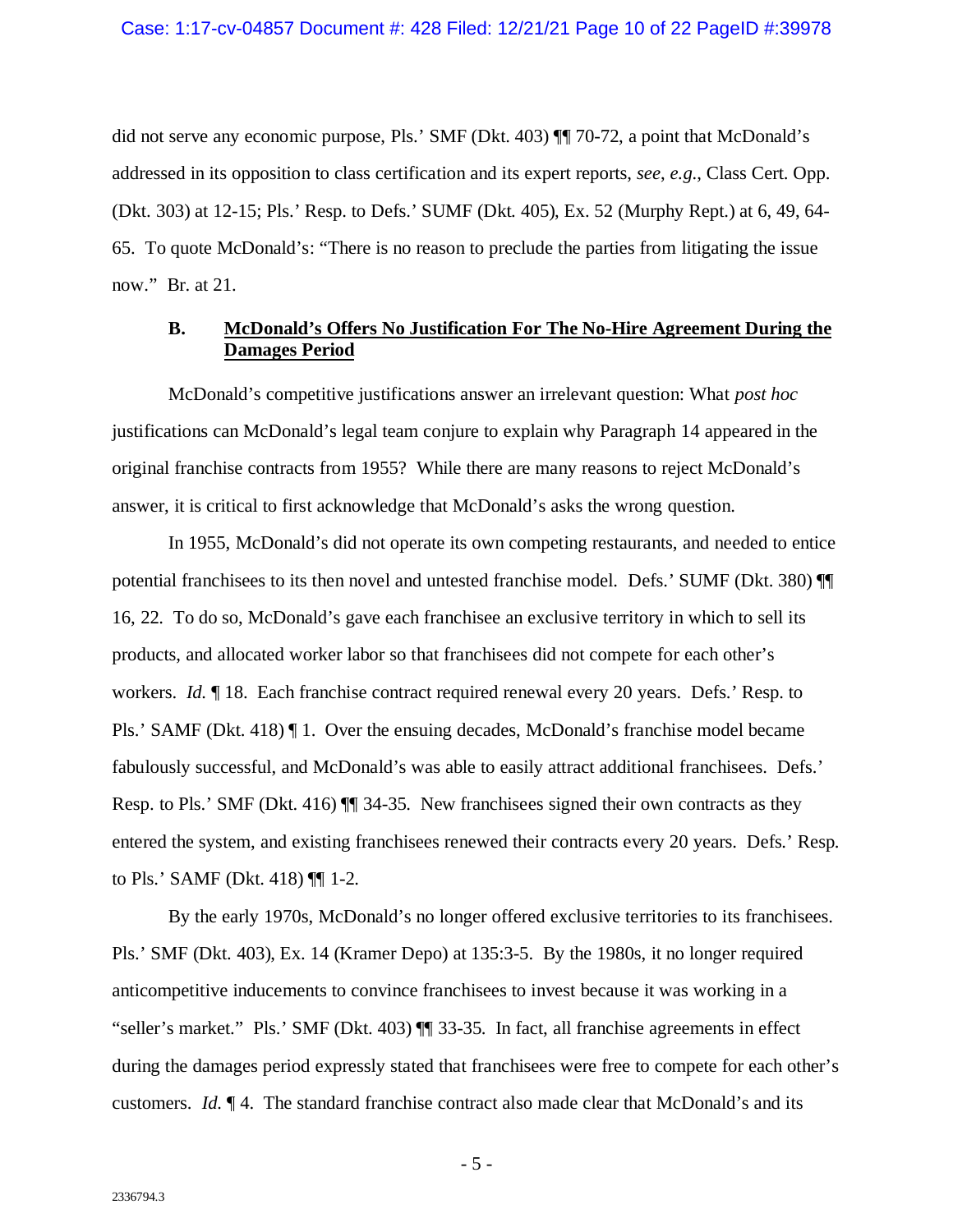franchisees were not joint employers or joint venturers with respect to employees in any way. Defs.' Resp. to Plfs. SMF (Dkt. 416) ¶ 2. But McDonald's and its franchisees did not remove or narrow Paragraph 14. Why? Because of "objections from the franchisees to the change." Plfs. SMF (Dkt. 403)  $\llbracket 8.2 \rrbracket$  $\llbracket 8.2 \rrbracket$  $\llbracket 8.2 \rrbracket$  At the same time, unlike in 1955, McDonald's by now operated its own restaurants in direct competition with franchisees. Defs.' SUMF (Dkt. 380) ¶ 17. Although Paragraph 14 imposed no restriction on McDonald's, in secret, McDonald's reciprocated the restraint, first with respect to managers, and then with respect to crew. Pls.' SMF (Dkt. 403) ¶¶ 7-18. McDonald's thus fully joined the allocation scheme as a direct, horizontal participant. Finally, while Paragraph 14 provided no mechanism for franchisees to monitor compliance among each other, franchisees and McDonald's adopted the same procedure for doing so: requiring letters of "release" before hiring each other's workers. *Id.* ¶¶ 13-15.

The damages period in this case is June 28, 2013 to July 12, 2018. The oldest franchise contract in effect during this time was created or renewed in 1993 (a time wholly ignored by McDonald's), not 1955. The "No-Hire Agreement" that Plaintiffs challenge is partly set forth in franchise contracts that were in effect during the damages period, and partly set forth in private meetings and communications that had nothing to do with the franchise contracts. All of these restrictions reflected a common horizontal understanding to allocate worker labor.

When government antitrust enforcers began investigating these labor restrictions, McDonald's voluntarily abandoned them (along with many other franchisors). Defs.' Resp. to Pls.' SMF (Dkt. 416)  $\P$  19, 2[3](#page-10-1).<sup>3</sup> That is why the damages period ends in 2018. According to McDonald's own version of the relevant facts, the labor restrictions were, by then, essentially

<span id="page-10-0"></span><sup>&</sup>lt;sup>2</sup> McDonald's responds to this testimony only by quibbling with the foundation of Mr. Kramer's knowledge, not by denying the fact asserted. Defs.' Resp. to Pls. SMF (Dkt. 416) ¶ 8.

<span id="page-10-1"></span><sup>&</sup>lt;sup>3</sup> McDonald's objects to the publications of the Washington Attorney General and his deputy, Rahul Rao, as hearsay, but these fall within the residual exception because they possess sufficient guarantees of trustworthiness: they were prepared by a governmental agency, pursuant to a formal investigation, and Mr. Rao testified to the results of the investigation (and the contents of the statements Plaintiffs introduced) under oath before Congress. Fed. R. Evid. 807; *Brokaw v. Boeing Co.,* 137 F.Supp.3d 1082, 1094 (N.D. Ill. 2015) (emails prepared in response to government investigation and verified under oath were sufficiently reliable).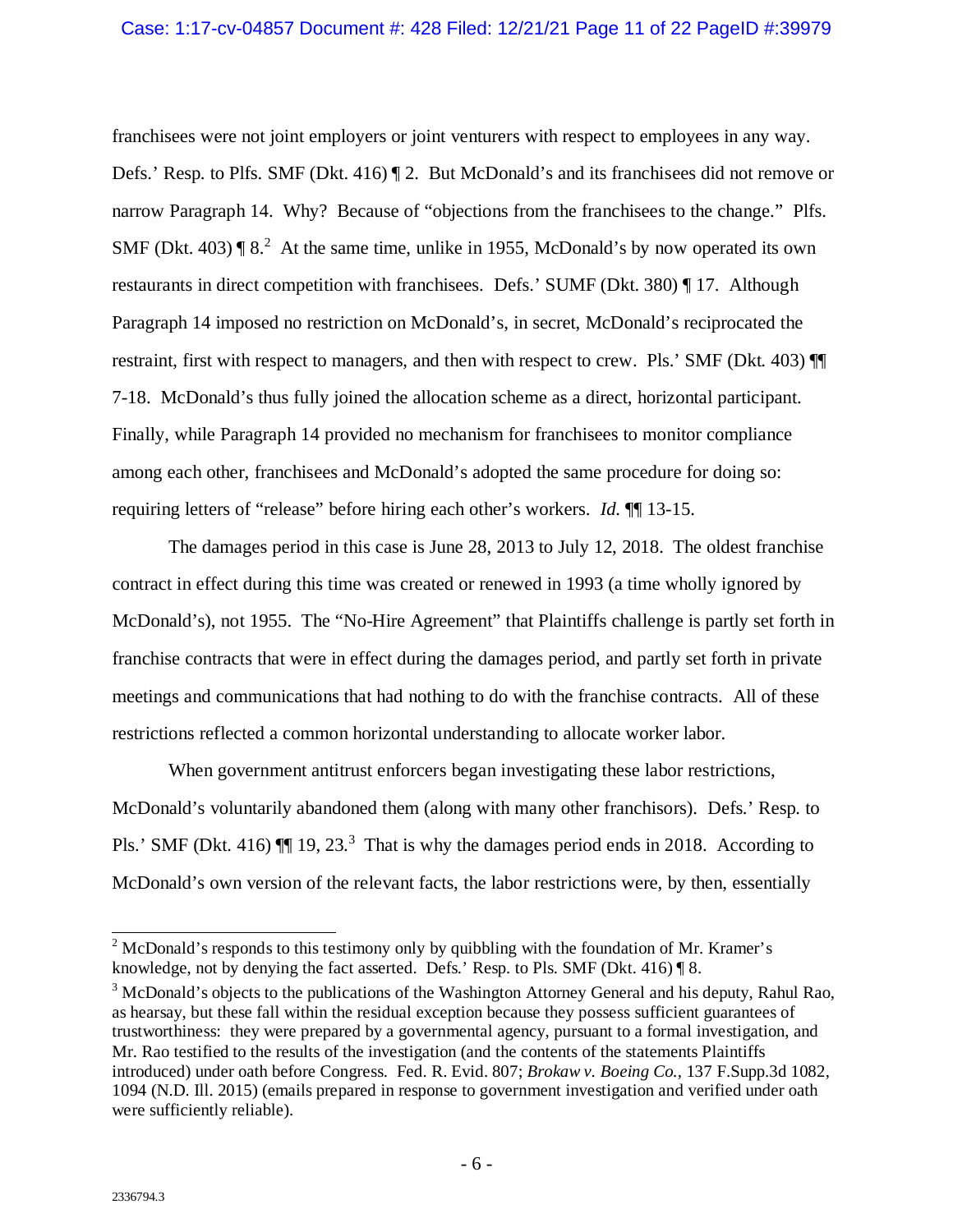irrelevant to the legitimate operation of its franchise system: "By 2017, former Paragraph 14 went unenforced in light of other priorities." Defs.' SUMF (Dkt. 380) ¶ 58. That is, McDonald's position in this litigation is that the labor restrictions at issue were so irrelevant to McDonald's asserted competitive concerns that it did not bother to enforce them.

McDonald's fact statements end upon the elimination of the No-Hire Agreement, as though nothing relevant to this case occurred after 2018. But the intervening three years provide an ideal, laboratory-like opportunity to test the competitive effects of the No-Hire Agreement. There is no need to resort to speculation regarding the competitive effects of the No-Hire Agreement during the damages period: the Court may simply observe the undisputed market facts regarding what happened when the challenged conduct was removed. Franchisees did not train their employees less. Defs.' Resp. to Pls.' SMF (Dkt. 416) ¶¶ 37-45. Franchisees continued to cooperate with each other in legitimate ways. *Id*. ¶¶ 46-49. The number of franchise-owned locations *increased*. *Id*. ¶ 50. McDonald's CEO said in July 2021: "Our U.S. franchisees have never been in a better financial position than they are right now. The average franchisee in the U.S. is going to have record cash flow in 2021. *They've had three consecutive years of compounding record cash flow*. So our franchisees absolutely have the firepower to make these investments." *Id.*  $\llbracket 51$  (emphasis added).<sup>[4](#page-11-0)</sup> McDonald's does not deny any of this.

In sum, according to McDonald's: (1) the labor restraints at issue either did not exist or were so unimportant to its competitive concerns that McDonald's did not bother to enforce them; and (2) when McDonald's eliminated all labor restraints, none of the competitive concerns fashioned by its legal team materialized—indeed, the contrary occurred: McDonald's franchise system has never been more successful. Is there any wonder why McDonald's attempts to limit the Court's inquiry to 1955?

<span id="page-11-0"></span> <sup>4</sup> McDonald's objects that Plaintiffs have not identified Mr. Kempczinski as a witness, but the quote was not published until July 2, 2021, after the close of fact discovery. This was thus "substantially justified," and "harmless" because McDonald's does not require discovery to obtain the testimony of its own CEO. Fed. R. Civ. P. 37(c)(1). In any case, McDonald's does not deny the truth of the matters asserted, only the admissibility of the New York Times article. But his statements therein fall within the hearsay exception of a party admission. Fed. R. Evid. 801(d)(2).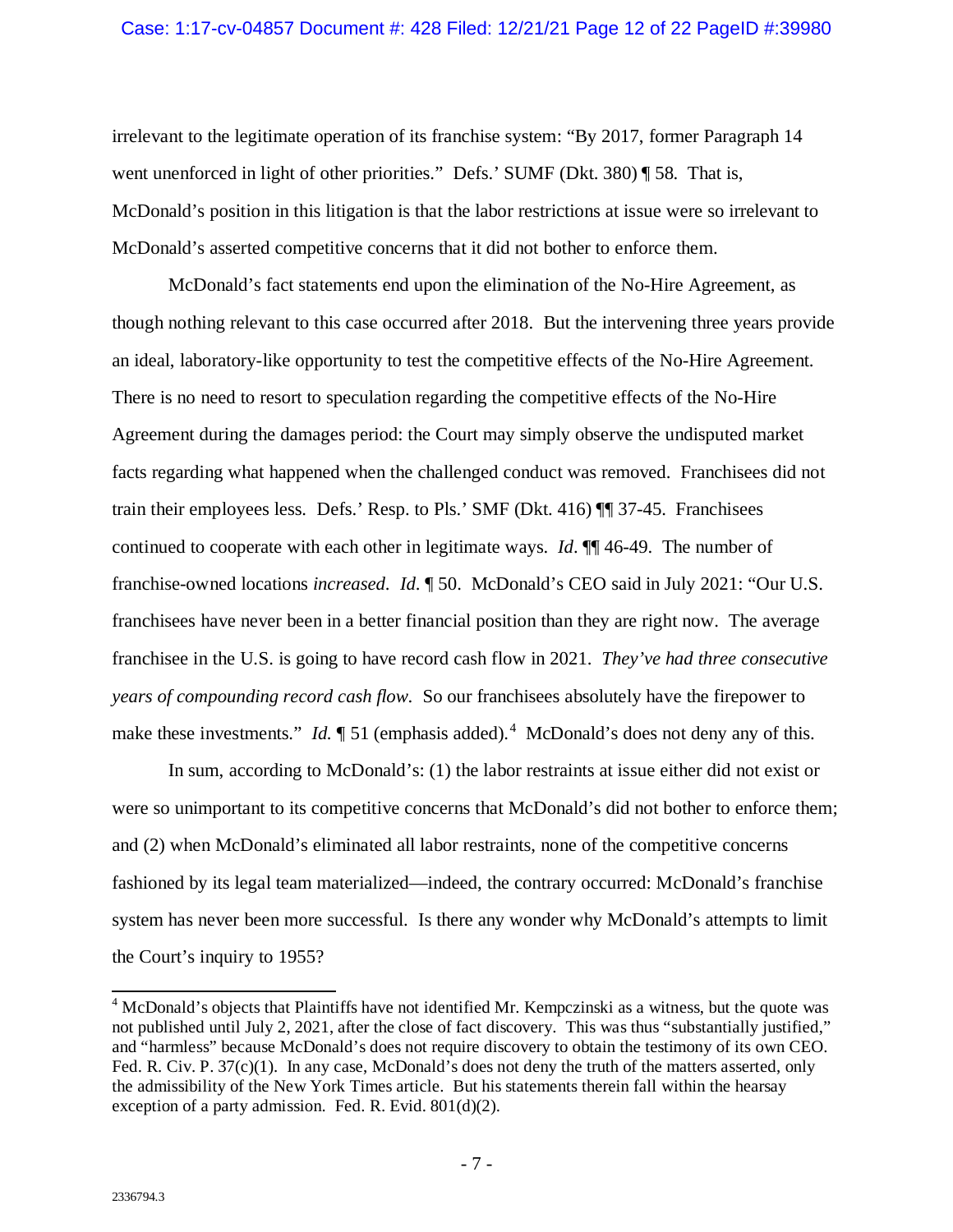The Supreme Court just rejected a similar sleight of hand in *Alston*, where the NCAA tried to justify its conduct based upon its view of the market in 1984. "Whether an antitrust violation exists *necessarily* depends on a careful analysis of market realities. . . . If those market realities change, so may the legal analysis. When it comes to college sports, there can be little doubt that the market realities have changed significantly since 1984." 141 S. Ct. at 2158 (emphasis added) (citations omitted). So too here, where McDonald's admits that the relevant market realities changed significantly between 1955 and the damages period of 2013-2018. It is also important that what matters to antitrust liability are "market *realities*," not speculation, hypotheses, or subjective intentions. The *undisputed* market reality here is that the No-Hire Agreement, in fact, generated no competitive benefits during the relevant time period.<sup>[5](#page-12-0)</sup>

The *relevant* question that McDonald's refuses to answer is: What was the competitive effect of the No-Hire Agreement during the damages period? Plaintiffs answer this question not with irrelevant and inadmissible speculation over McDonald's subjective intent from 1955, but by investigating market realities: running sophisticated econometric analyses, comparing worker pay when the No-Hire Agreement was in place with worker pay when it was removed, and controlling for a variety of independent economic factors (including local factors). These reliable methods yield direct evidence of profound anticompetitive effects: nationwide pay suppression, to the highest degree of statistical confidence. Pls.' SMF (Dkt. 403)  $\P$  68-76. McDonald's has done nothing like this to test whether removal of the No-Hire Agreement harmed its purported competitive concerns. For instance, McDonald's could have performed econometric analyses to answer: Did training decrease? Did cooperation decrease? Did output decrease? McDonald's did none of these things because McDonald's knows that the No-Hire Agreement, in fact, accomplished none of the competitive benefits it asserts in this litigation.

<span id="page-12-0"></span> <sup>5</sup> *Polk Bros, Inc. v. Forest City Enters., Inc.*, 776 F.2d 185 (7th Cir. 1985) does focus on the justifications for a restraint at the time it was adopted, but Plaintiffs' argument is not to the contrary. Paragraph 14 was part of operative contracts during the damages period because of franchise agreements that were created or renewed no earlier than 1993, and because of additional franchise agreements that were *continuously* created and renewed thereafter. Other components of the No-Hire Agreement were never made part of the franchise contracts, and were adopted separate and apart from them.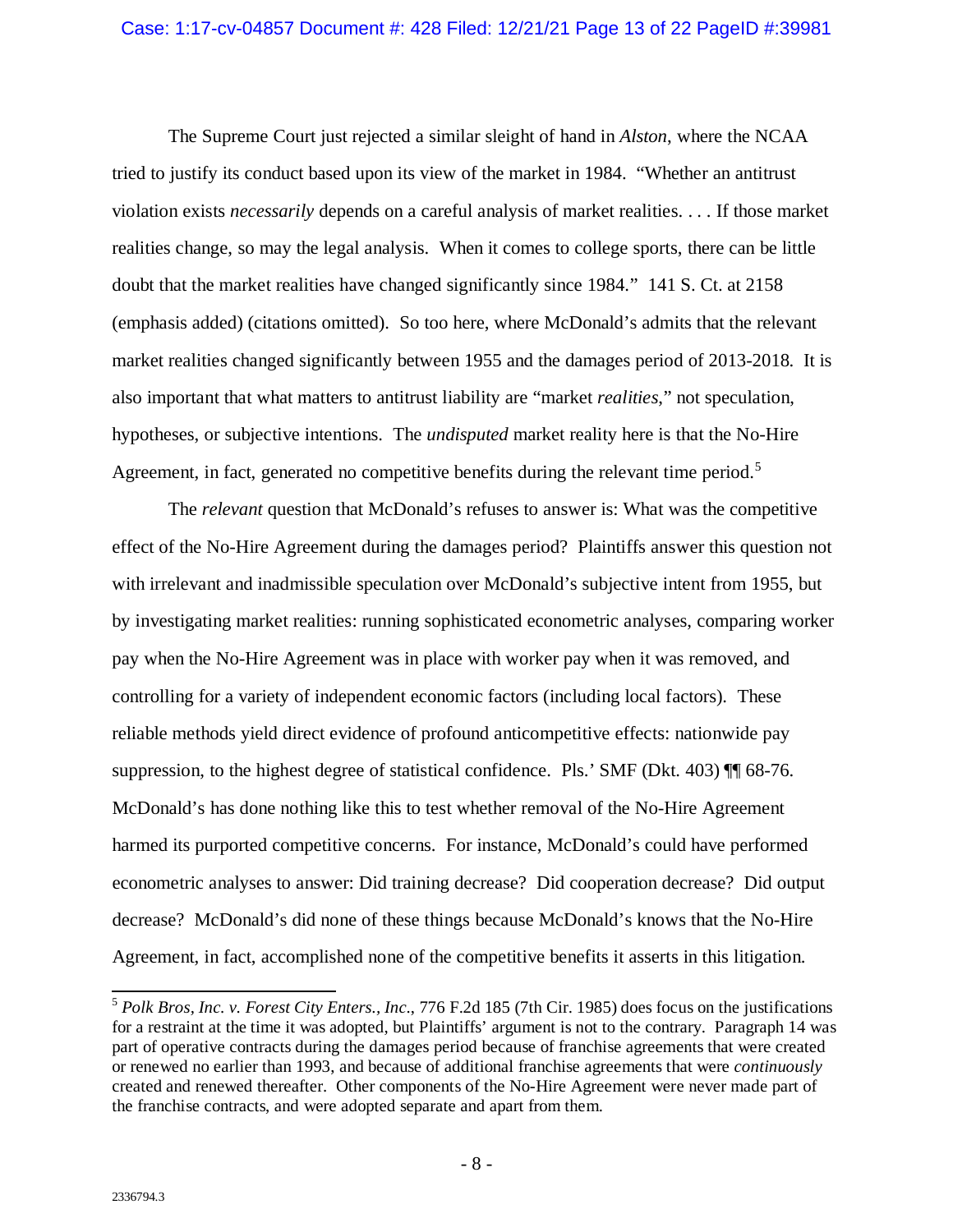Pls.' SMF (Dkt. 403) ¶¶ 45, 47, 50. Moreover, McDonald's admits that the opposite is true: its franchise system has never operated better, and has never been as large, as when it eliminated the collusion at issue in this case. *Id*. ¶¶ 50-52. This case presents an excellent example of why "Congress tasked courts with enforcing a policy of competition on the belief that market forces 'yield the best allocation' of the Nation's resources." *Alston*, 141 S. Ct. at 2147 (quoting *Bd. of Regents*, 468 U.S. at 104 n.27).

### <span id="page-13-0"></span>**C. McDonald's Admits That The No-Hire Agreement Was Wildly Disproportionate To Its Asserted Justifications**

A challenged restraint must be "tailored" to a legitimate objective in order to qualify as ancillary. *Bd. of Regents*, 468 U.S. at 119; *see also* Pls.' Cross-Mot. (Dkt. 400) at 9 & n.6. According to McDonald's, "Localized external competition defines McDonald's and franchisees' hiring and pay practices." Defs.' Resp. to Pls.' SUMF ¶ 4. If that is so, then there can be no justification for the No-Hire Agreement that restrained competition nationwide, with no time limit. McDonald's paints itself into a corner from which there is no logical escape.

Even where local restraints might be justified, "nothing would justify a *nationwide* restriction on competition. . . . That agreement should be treated as a naked restraint. No further inquiry into power or effects is necessary once the excessiveness of the restraint in relation to the underlying transaction is clear." Phillip E. Areeda & Herbert Hovenkamp, *Antitrust Law* ¶ 1908f (4th ed. 2021) (emphasis in original). *See also Bd. of Regents*, 468 U.S. at 119 (condemning restraint that was "not even arguably tailored to serve such an interest"); *Blackburn v. Sweeney*, 53 F.3d 825, 828 (7th Cir. 1995) (holding market division not ancillary where "[t]here is no time limit"); *Eli Lilly & Co. v. Zenith Goldline Pharm., Inc.*, 172 F. Supp. 2d 1060, 1072 n.14 (S.D. Ind. 2001) (denying defendant's summary judgment argument that restraint was ancillary, holding, "[b]y limiting all cefaclor sales by Dobfar, the Lilly–Dobfar contract goes one step too far, thereby defeating Lilly's argument that the agreement was ancillary"). McDonald's does not and cannot justify the No-Hire Agreement's limitless scope, in terms of employees restrained (all of them), geography (nationwide), or timeframe (unlimited through six months after

- 9 -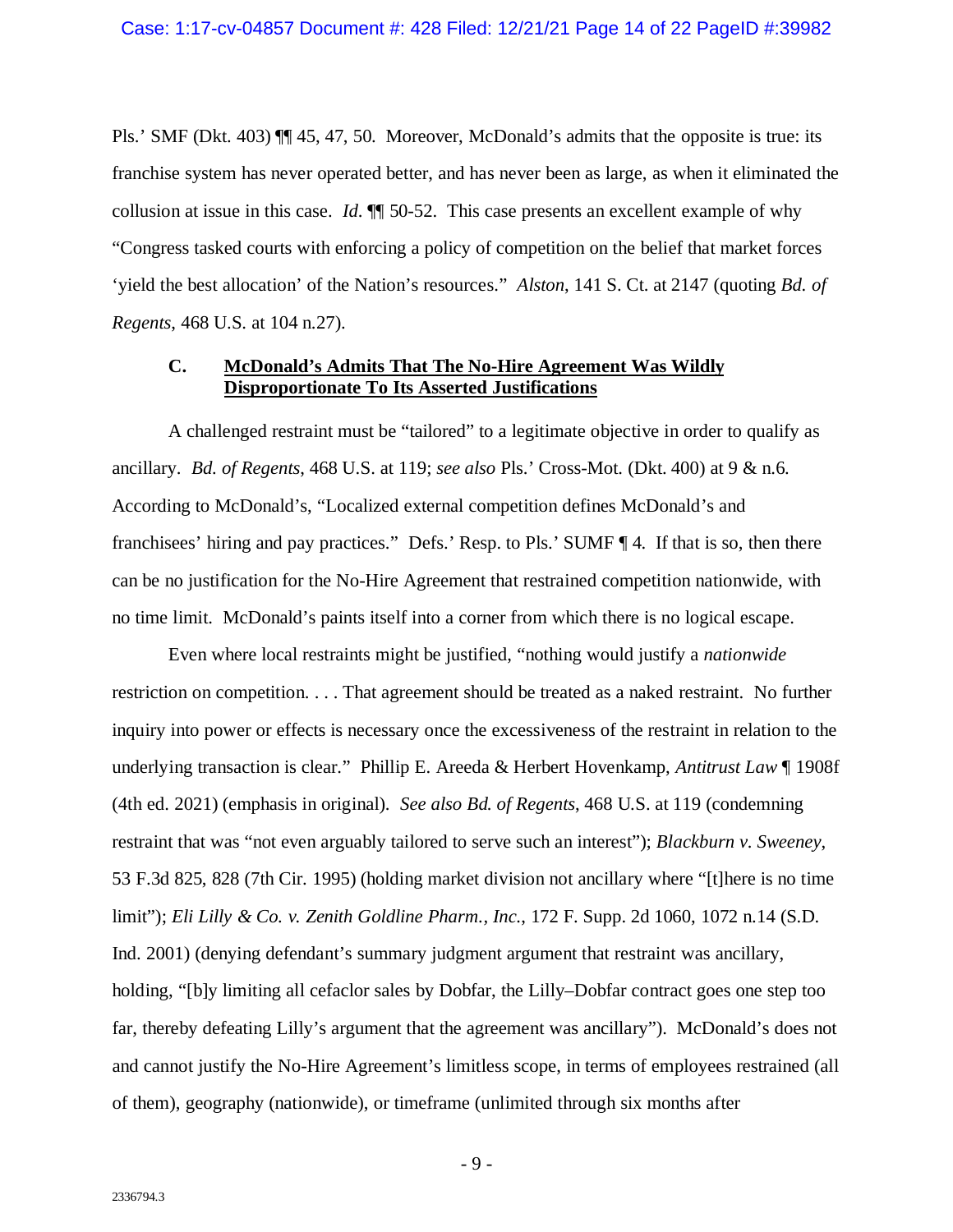#### Case: 1:17-cv-04857 Document #: 428 Filed: 12/21/21 Page 15 of 22 PageID #:39983

termination). Professor Hovenkamp is correct: McDonald's labor restraint was "egregiously excessive and raises significant competitive concerns." *Competition Policy for Labour Markets*, U. of Penn. Inst. for Law & Econ. Research Paper No. 19-29 at 12-13 (May 17, 2019).

McDonald's misstates the facts and the law to distract from its dispositive failure. McDonald's asserts Plaintiffs do not cite to any evidence on this point. Br. at 7-8. Of course, Plaintiffs cite to the plain language of Paragraph 14, which sets forth the egregiously excessive scope of the restraint. Defs.' Resp. to Pls.' SMF (Dkt. 416) ¶ 6. In addition, McDonald's later expanded the restraint through secret arrangements with its franchisees, in ways that McDonald's denies and makes no attempt to justify. *Id*. ¶¶ 5, 7, 13, 15. McDonald's conflates its initial burden to avoid *per se* condemnation from a plainly anticompetitive restraint, with its burden to disprove less restrictive alternatives under the rule of reason. Br. at 8. But an antitrust defendant cannot escape condemnation under the *per se* or quick look standards without showing that the restraint is reasonably tailored to a claimed competitive benefit.

Instead, McDonald's incorrectly argues that to be ancillary, a restraint need not be *necessary* but must merely *serve the purposes* of the overall enterprise. Br. at 5-8. However, the law is clear that the standard for testing whether a restraint is ancillary is necessity. *See Polk Bros*., 776 F.2d at 190 (finding that the restraint was ancillary because it was "integral" to the joint venture, which would not have happened without it: "The district court found that Polk 'would not have entered into this arrangement, however, unless it had received assurances that [Forest City] would not compete with it in the sale of products that are the 'foundation of [Polk's] business' . . . . The agreement not to compete was an integral part of the lease and land sale."); *MLB Props., Inc. v. Salvino, Inc.*, 542 F.3d 290, 338 (2d Cir. 2008) (Sotomayor, J., concurring) (applying rule of reason "[b]ecause the provisions are *reasonably necessary* to achieve MLBP's efficiency-enhancing objectives" (emphasis added)); *Nat'l Bancard Corp. v. VISA U.S.A., Inc.*, 779 F.2d 592, 601 (11th Cir. 1986) ("The question is whether the restraint is *necessary* for the existence of the product." (emphasis added)). Even McDonald's authorities agree. *Aya Healthcare Servs., Inc. v. AMN Healthcare, Inc.,* 9 F.4th 1102, 1110–11 (9th Cir.

 $-10-$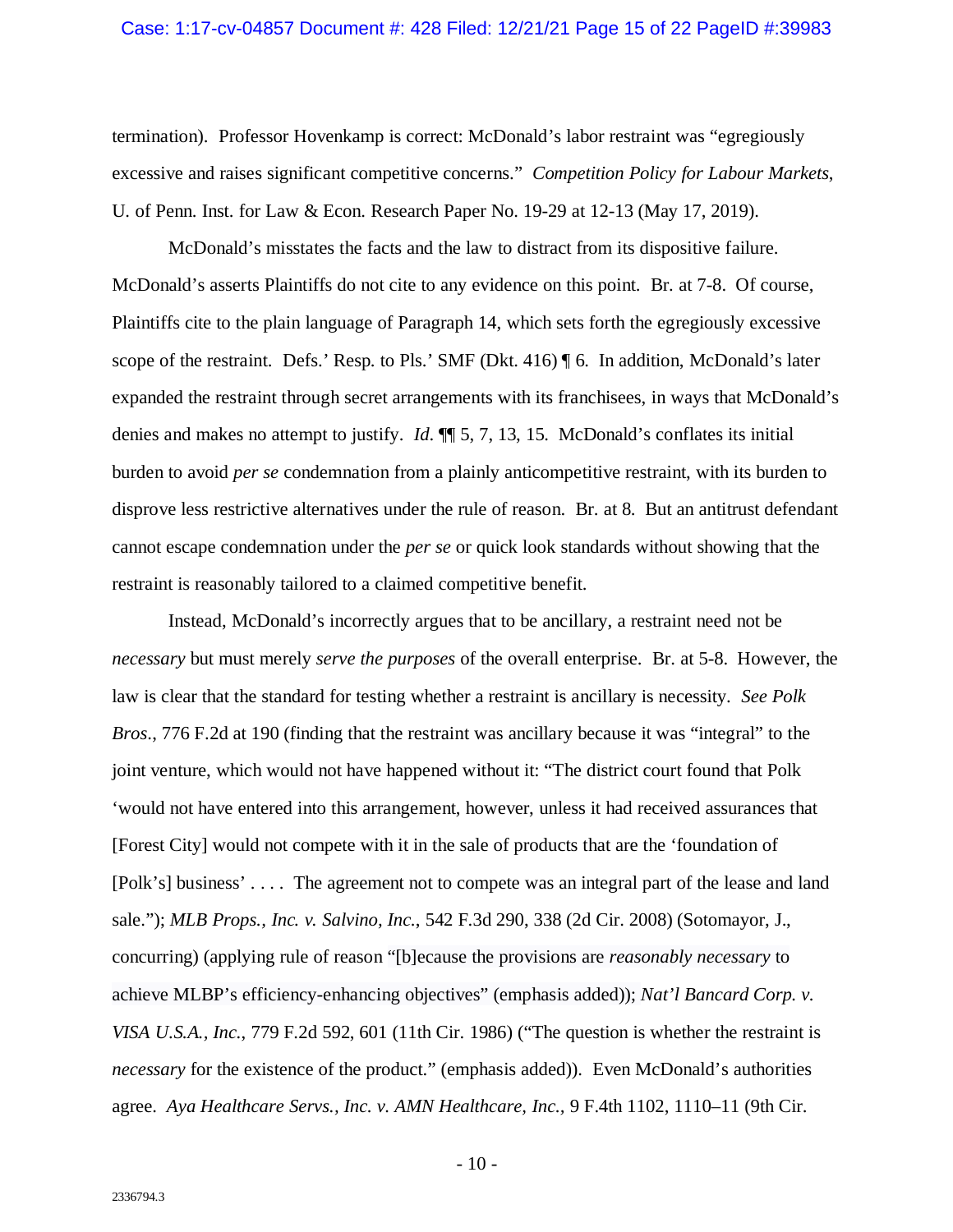2021) (to be ancillary, "the restraint must be (1) subordinate and collateral to a separate, legitimate transaction, and (2) *reasonably necessary* to achieving that transaction's procompetitive purpose." (emphasis added) (citations omitted)); Gregory J. Werden, *The Ancillary Restraints Doctrine After Dagher*, 8 Sedona Conf. J. 17, 23 (2007) ("[A] collateral restraint is ancillary if, and only if, it was *reasonably necessary* to make the venture operate more efficiently or effectively at the time it was entered into." (emphasis added)).<sup>[6](#page-15-1)</sup>

# <span id="page-15-0"></span>**D. Even On Their Own Terms, McDonald's Competitive Defenses Are Meritless And Admit Market Power and Common Impact**

McDonald's has not identified any evidence from which a reasonable jury could conclude that the No-Hire Agreement was reasonably necessary to achieve legitimate competitive benefits. Instead, McDonald's justifications all go to the lower standard of furthering the purposes of the franchise system, which is legally insufficient, *see*, Section II.C, *supra*. But even if it were not, the justifications fail on their own terms.

First, as discussed above, at best, McDonald's attempts to justify Paragraph 14's 1955 predecessor. But it denies the broader No-Hire Agreement and does not attempt to justify Paragraph 14's existence during the damages period; McDonald's reciprocation of Paragraph 14; McDonald's agreement to keep Paragraph 14 in its franchise agreements *after* it started opening competing McOpCo restaurants; McDonald's relenting to franchisees' objections to its attempt in 2002 to narrow Paragraph 14; or McDonald's agreement to impose a hiring moratorium on all franchisee workers in 2015, to placate upset franchisee leaders who knew that McDonald's modest wage-hike would place competitive pressure on them to follow suit or risk losing workers. None of McDonald's competitive defenses apply during the damages period, or to the No-Hire Agreement McDonald's denies occurred. 6 McDonald's cites only one case that applies a lesser standard for ancillarity: *Medical Center at* 

<span id="page-15-1"></span>*Elizabeth Place, LLC v. Atrium Health System*, 922 F.3d 713 (6th Cir. 2019). But *Atrium* cites only one case for its lower standard, *Texaco, Inc. v. Dagher*, 126 S.Ct. 1276 (2006), which does not support it. *Dagher* found that the ancillarity doctrine had no application in that case at all. 126 S. Ct. at 1281. Moreover, in asserting that the Second and Seventh Circuits are in accord, *Atrium* cites *Polk* and *MLB Properties* which, as shown above, apply an "integral" and "reasonably necessary" standard, respectively. In short, *Atrium* is an erroneous outlier that misapplies relevant precedent.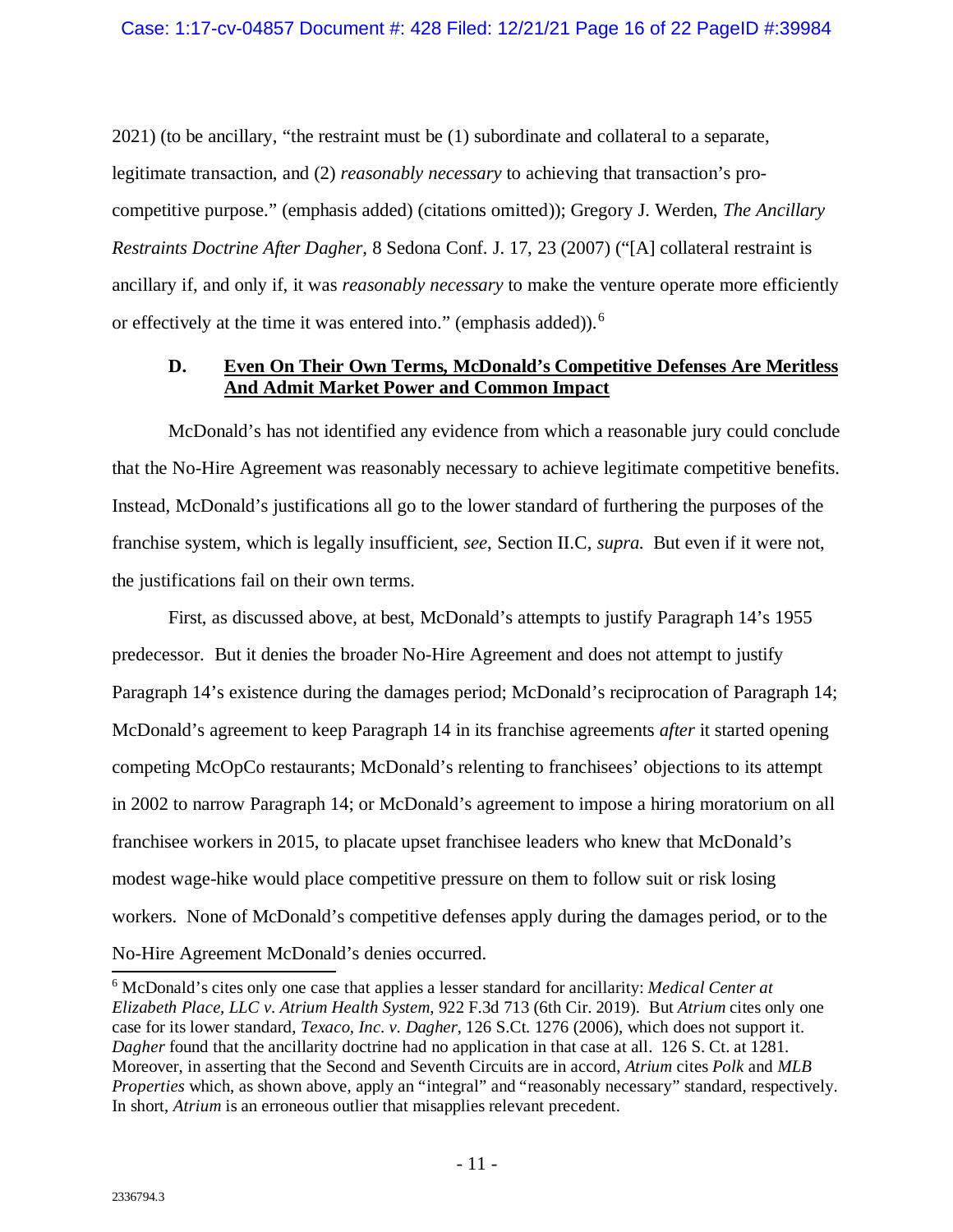Second, to the extent McDonald's attempts to justify Paragraph 14 on the basis that it makes McDonald's restaurants more effective competitors against other food brands in the *food sales market*, *see* Br. at 24-28, that cross-market justification is not cognizable as a matter of law. McDonald's entirely fails to address this argument or the cases cited by Plaintiffs in their crossmotion, such as the Supreme Court's admonition—*quoting the Seventh Circuit*—that "the ability of McDonald's franchises to coordinate the release of a new hamburger does not imply their ability to agree on wages for counter workers[.]" *Alston*, 141 S. Ct. at 2157 (quoting *Chi. Pro. Sports Ltd. P'ship v. NBA*, 95 F.3d 593, 600 (7th Cir. 1996)). *See* Pls.' Cross-Mot. (Dkt. 400) at 27-28. And it has not cited a single case in support of the idea that McDonald's and its franchisees may launder their horizontal labor market allocation scheme on the basis that they hoped to sell more hamburgers. To the contrary, the (false) notion that McDonald's cannot profitably produce hamburgers without restraining competition in the labor market does not justify cartel behavior; it would only call into question McDonald's business model. *Cf. Polygram Holding, Inc. v. F.T.C.*, 416 F.3d 29, 38 (D.C. Cir. 2005) ("[I]f the only way a new product can profitably be introduced is to restrain the legitimate competition of older products, then one must seriously wonder whether consumers are genuinely benefitted by the new product."). In any case, the undisputed facts show that product output *increased* after the No-Hire Agreement was eliminated. Pls.' SMF (Dkt. 403) ¶¶ 50-51. Market forces, not collusion, provide the best allocation of the Nation's resources. *Alston*, 141 S. Ct. at 2147.

Second, McDonald's has not identified admissible evidence to support its procompetitive justifications, even assuming that they could be viable, which they are not. With respect to Mr. Kramer's speculative and uninformed testimony about Paragraph 14's purported procompetitive rationale, McDonald's claims Mr. Kramer's views were based on conversations with "colleagues." Br. at 24. In fact, Mr. Kramer could not recall any conversations with this "colleague"—whom he could only identify as "Props"—about Paragraph 14, nor could Mr. Kramer articulate a nexus between vague, decades-old conversations with "Props" and his present-day testimony about Paragraph 14. *See* Pls.' SMF (Dkt. 403) ¶¶ 29-30. Further, Mr.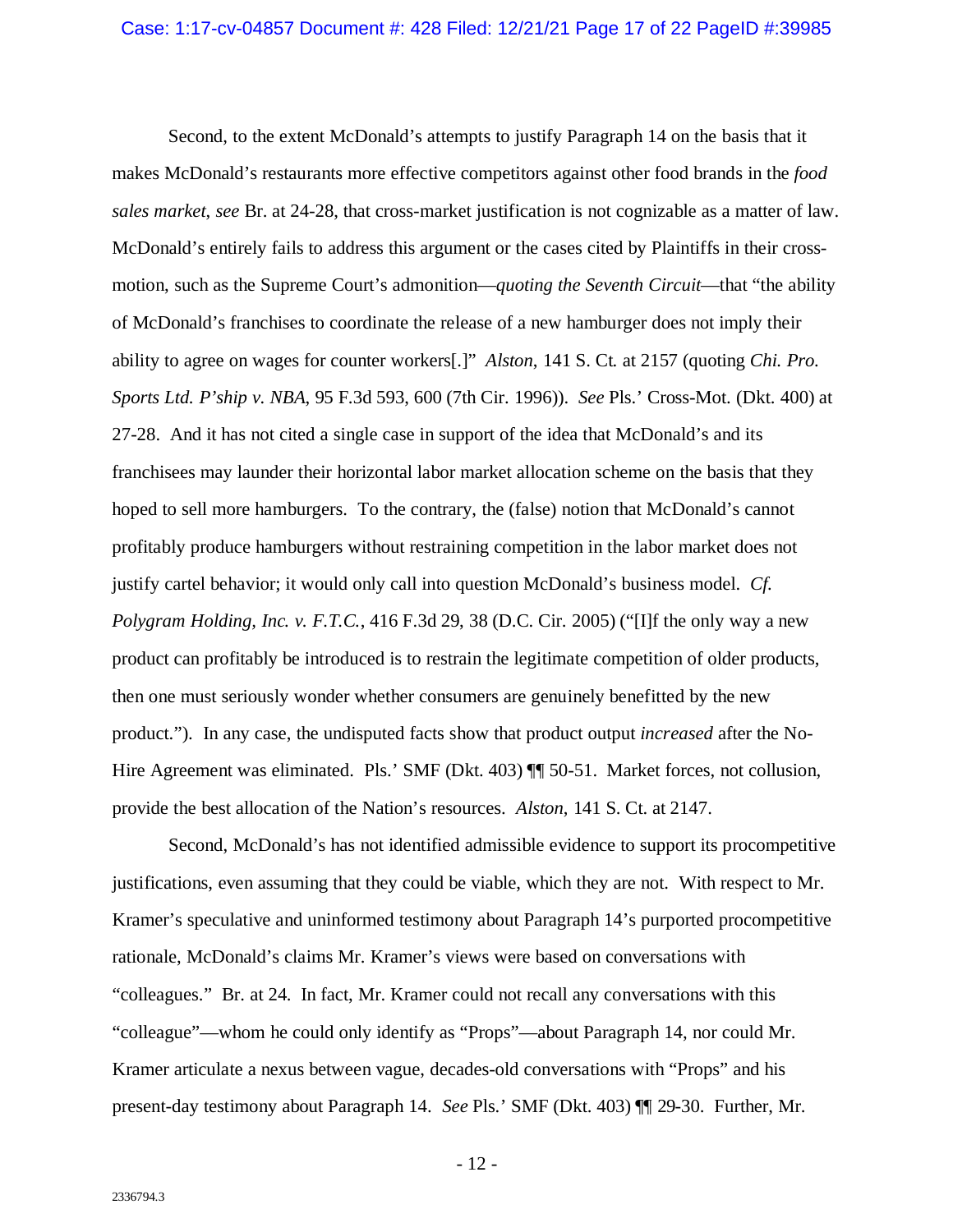### Case: 1:17-cv-04857 Document #: 428 Filed: 12/21/21 Page 18 of 22 PageID #:39986

Kramer confirmed that even "Props" was not employed at McDonald's when Paragraph 14's predecessor was adopted. *Id.* Mr. Kramer cannot establish foundation for his testimony through unspecific references to an ethereal character who lacked foundation for his own views. That's because Mr. Kramer's views are not based on any personal knowledge about why Paragraph 14 existed. Fed. R. Evid. 602. McDonald's does not even dispute that Mr. Kramer merely recycled a defense theory that its lawyers created in connection with the Washington Attorney General investigation. *See* Pls.' Cross-Mot. (Dkt. 400) at 22; Defs.' Resp. Pls.' SMF (Dkt. 416) ¶ 32. [7](#page-17-0)

Further, contrary to McDonald's assertion (Br. at 22), Plaintiffs *did* challenge the admissibility of Dr. McCrary's testimony regarding the procompetitive justifications for Paragraph 14, on the same basis they challenged Mr. Kramer's: it is speculative and unfounded. *See* Pls.' Cross-Mot. (Dkt. 400) at 21-23. Dr. McCrary's assertions about Paragraph 14's purpose were based exclusively on Mr. Kramer's inadmissible testimony and a quotation from a PowerPoint presentation that had nothing to do with Paragraph 14's purpose. *Id.* at 22-23. Thus, Dr. McCrary failed to provide admissible testimony as to what Paragraph 14's purpose was *as a*  matter of historical fact, because he lacked foundation to opine on that issue.<sup>[8](#page-17-1)</sup> At best, Dr. McCrary offered a theoretical justification (based on McDonald's lawyer-conjured defense theory), but to defeat summary judgment, McDonald's was obligated to introduce "evidence of truly procompetitive benefits," not merely "hypotheses." *Viamedia, Inc. v. Comcast Corp.*, 951

<span id="page-17-0"></span><sup>&</sup>lt;sup>7</sup> McDonald's objects that Mr. Kramer was not a  $30(b)(6)$  witness and did not testify on behalf of the company. Defs.' Resp. to Pls.' SMF (Dkt. 416) ¶ 5. However, Mr. Kramer verified the interrogatory responses that called for McDonald's to state its procompetitive justifications. Pls.' SMF (Dkt. 403) ¶ 28. Thus he "attest[ed] to the truth of the responses" on McDonald's behalf, and the responses are McDonald's "sworn statement." *Villareal v. El Chile, Inc.*, 266 F.R.D. 207, 211 (N.D. Ill. 2010). Questioning Mr. Kramer on the interrogatory responses is therefore the same as questioning McDonald's. Moreover, McDonald's itself relies on Mr. Kramer's testimony as evidence of Paragraph 14's purpose. Br. at 23. McDonald's cannot have it both ways.

<span id="page-17-1"></span><sup>8</sup> *See Obrycka v. City of Chicago*, 792 F. Supp. 2d 1013, 1023 (N.D. Ill. 2011) ("[T]he Court must ascertain not just whether 'an expert witness is qualified in general, but whether his qualifications provide a foundation for [him] to answer a specific question.'" (citation omitted)) (holding expert was qualified, but lacked foundation to opine on Chicago Police Department's culture where the only evidentiary basis for it was a 3-day visit over a decade earlier in connection with study of a distinct issue); *Mason v. City of Chicago*, 631 F. Supp. 2d 1052, 1058–59 (N.D. Ill. 2009) (excluding expert opinion because it lacked "a proper factual foundation" and thus "amount[ed] to mere speculation").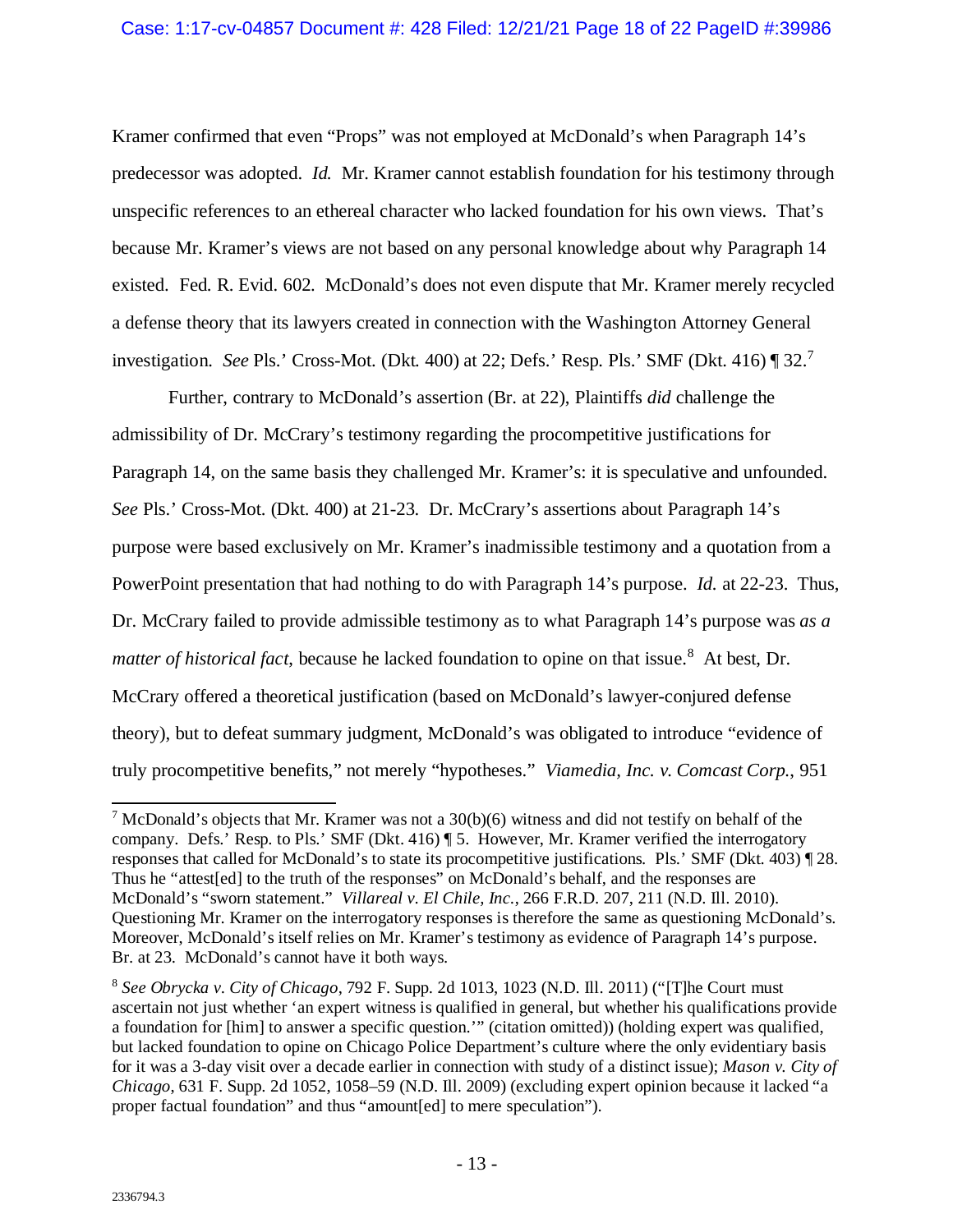#### Case: 1:17-cv-04857 Document #: 428 Filed: 12/21/21 Page 19 of 22 PageID #:39987

F.3d 429, 480 (7th Cir. 2020). And McDonald's cannot perform the alchemy of converting a speculative hypothesis into admissible evidence merely by having an expert rehash its legal theory. *Bourke v. Conger*, 639 F.3d 344, 347 (7th Cir. 2011) ("In order for 'an expert report to create a genuine issue of fact, it must provide not merely . . . conclusions, but the basis for the conclusions.'"); *Therasense, Inc. v. Becton, Dickinson & Co.,* No. C 04-02123 WHA, 2008 WL 2323856, at \*1 (N.D. Cal. May 22, 2008) (excluding expert testimony: "One of the worst abuses in civil litigation is the attempted spoon-feeding of client-prepared and lawyer-orchestrated 'facts' to a hired expert who then 'relies' on the information to express an opinion.").

Third, McDonald's does nothing to establish the validity of its "free-riding" defense. McDonald's does not dispute that franchisees can prevent other franchisees from hiring their workers by paying competitive wages. *See* Br. at 25. This is fatal to its argument because the fact that market mechanisms exist to price out the problem means bona fide free-riding is not at issue. *See* Pls.' Cross-Mot. (Dkt. 400) at 23-24. Instead, McDonald's argues that the true problem is preventing the "*threat* of free-riding" in order to give franchisees "an incentive to provide training in the first place." Br*.* at 25-26.But *every* employer faces the threat that others will hire away talented or trained employees, and franchisees have the same natural incentive that *all* employers have to train their employees: workers are useless if they are not trained. This is especially true in McDonald's system, where training is a requirement to meet brand standards. Pls.' SMF (Dkt. 403) ¶¶ 37-45. The fact that workers otherwise would have freedom of movement, and that labor markets would otherwise be competitive, is *not* evidence of a market failure, but rather a functioning market.<sup>[9](#page-18-0)</sup>

Moreover, McDonald's justifications rely on the premise that the No-Hire Agreement increased the market power of McDonald's restaurant owners over their workers. *See* Pls.' Cross-Mot. (Dkt. 400) at 18. Otherwise, the No-Hire Agreement would be wholly ineffective in reducing turnover and stimulating franchisee investment in training. McDonald's itself concedes  $\frac{9}{9}$  Indeed, the No-Hire Agreement—not market competition—is what introduces inefficiencies typically

<span id="page-18-0"></span>associated with market failure, because it prevents the efficient allocation of labor to workplaces where workers are capable of generating the most value/output. *See* Pls.' Cross-Mot. at 6, n.3.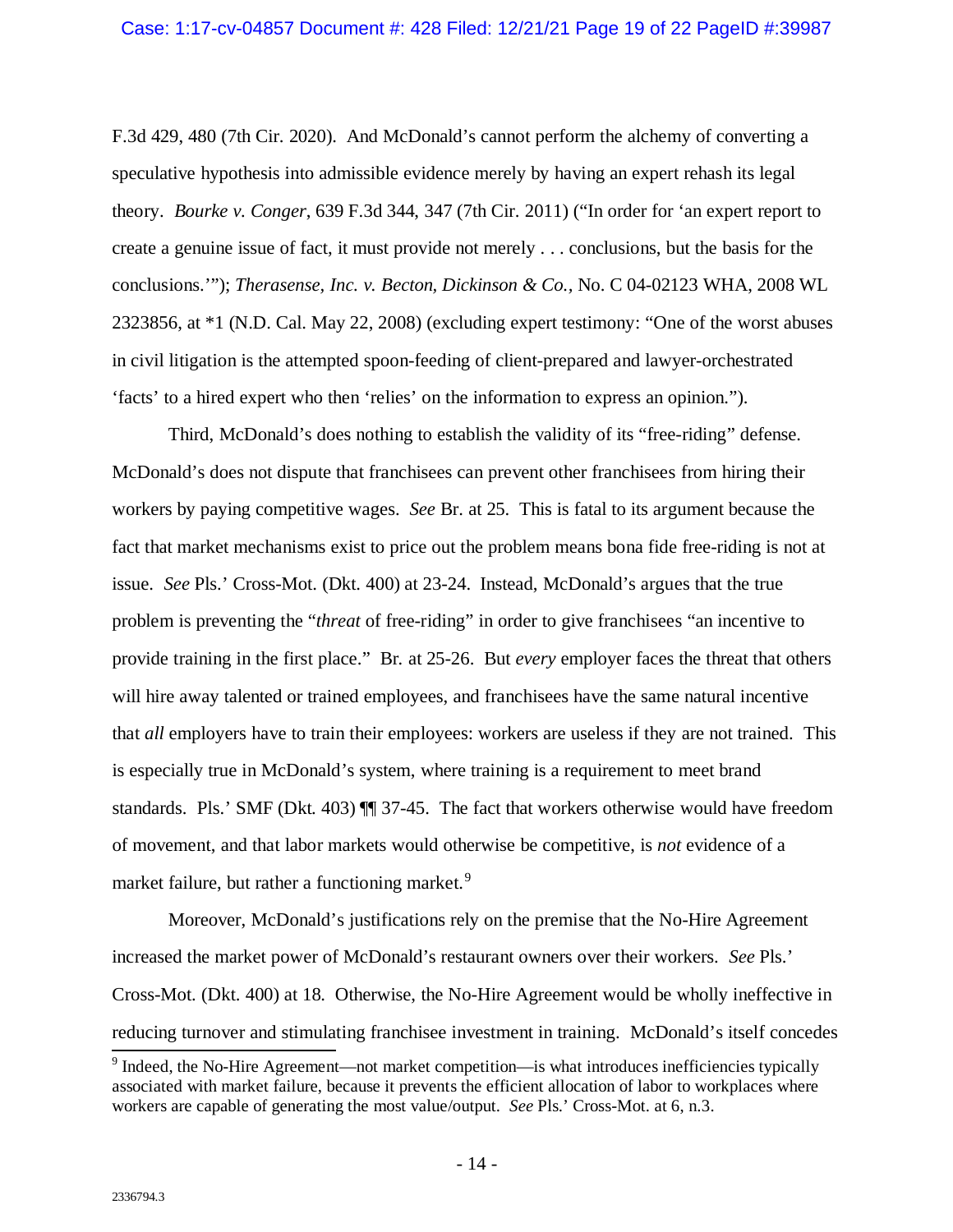that these purported goals were accomplished by "limit[ing] . . . competition." Pls.' SMF (Dkt. 403) ¶ 27. To re-cast the reduction of competition as procompetitive, however, requires McDonald's to argue that the competition in question was harmful or undesirable—an argument that is precluded by the antitrust laws. *See*, *e.g.*, *Nat'l Soc'y of Pro. Eng'rs v. United States*, 435 U.S. 679, 696 (1978) ("[T]he Rule of Reason does not support a defense based on the assumption that competition itself is unreasonable."); *see also* Pls.' Cross-Mot. at 27-28.

Fourth, even if McDonald's could assert a cognizable procompetitive benefit and substantiate it with admissible evidence, a reasonable jury still could reach only one conclusion: the No-Hire Agreement was not reasonably necessary to achieve those benefits. The evidence unequivocally demonstrates that the No-Hire Agreement was wildly overbroad, and that McDonald's could accomplish every legitimate competitive desire without it, as the undisputed test of history has proven. Nor is the overbreadth of the No-Hire Agreement "irrelevant," as McDonald's incorrectly asserts. Br. at 8. In fact, its own cases hold the opposite.<sup>[10](#page-19-1)</sup>

### <span id="page-19-0"></span>**III. CONCLUSION**

However the Court approaches the question of liability in this case, the outcome is the same. Plaintiffs can satisfy their initial burden to establish a *per se* violation, a presumption of anticompetitive effects under quick-look, or anticompetitive effects under the rule of reason. McDonald's, however, cannot justify a *per se* violation, show that the No-Hire Agreement was ancillary, or that there were no less restrictive alternatives. McDonald's motion should be denied and Plaintiffs' cross-motion should be granted.

<span id="page-19-1"></span><sup>&</sup>lt;sup>10</sup> See Atrium Health, 922 F.3d at 725 (restraint could not be "integral" to a joint venture where "[defendants] continue to operate as a joint venture today even though the [restraint] clauses have been removed from their contracts"); *Lektro-Vend Corp. v. Vendo Co.*, 660 F.2d 255, 267 (7th Cir. 1981) (holding that "the actual phrasing of the covenants is irrelevant" because what matters is how they were enforced, and because defendant "sought to enforce the covenants in this case only as to clearly reasonable time, space, and product limitations," covenants were ancillary). McDonald's cites two inapposite cases, *Snap-On Tools Corp. v. F.T.C*., 321 F.2d 825, 837 (7th Cir. 1963) and *United States v. Empire Gas Corp.*, 537 F.2d 296, 308 (8th Cir. 1976). Both cases examine the legality of non-compete agreements in employee contracts and find that they are generally legal unless unreasonable as to time or geographic scope. Neither examines ancillarity, and it is undisputed that the No-Hire Agreement was unreasonable as to time or geographic scope.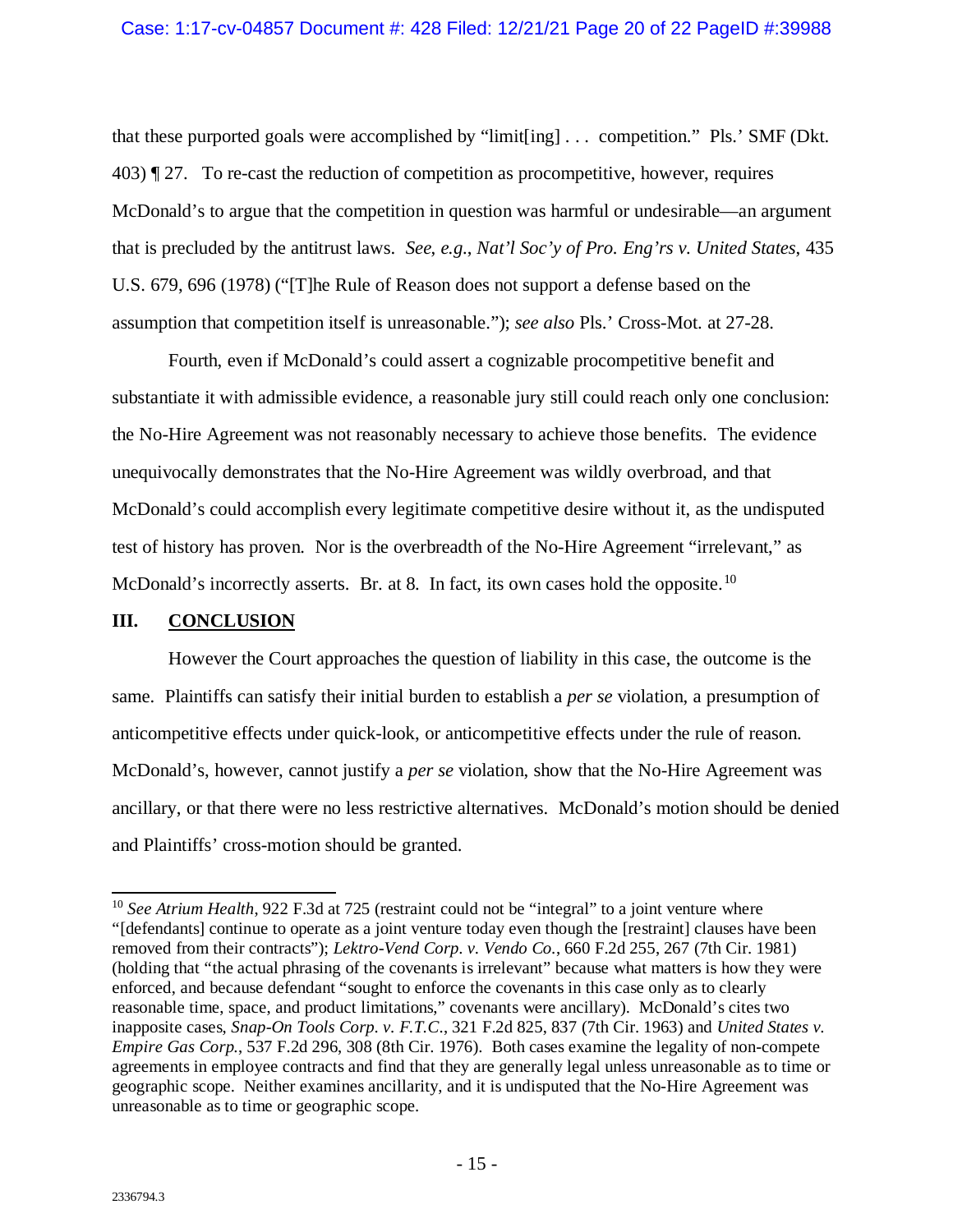Dated: December 21, 2021 Respectfully submitted,

*/s/ Dean M. Harvey*

Dean M. Harvey\* Anne B. Shaver\* Lin Y. Chan\* Yaman Salahi\* **LIEFF CABRASER HEIMANN & BERNSTEIN, LLP** 275 Battery Street, 29th Floor San Francisco, California 94111-3339 Tel: (415) 956-1000 dharvey@lchb.com ashaver@lchb.com lchan@lchb.com ysalahi@lchb.com

# Jessica A. Moldovan\* **LIEFF CABRASER HEIMANN & BERNSTEIN, LLP**

250 Hudson St., 8th Floor New York, NY 10013-1413 Tel: (212) 355-9500 jmoldovan@lchb.com

Derek Y. Brandt (#6228895) Leigh M. Perica (#6316856) Connor P. Lemire\* **MCCUNE WRIGHT AREVALO, LLP** 231 North Main Street, Suite 20 Edwardsville, Illinois 62025 Tel: (618) 307-6116 Fax: (618) 307-6161 dyb@mccunewright.com lmp@mccunewright.com

Richard D. McCune\* Michele M. Vercoski\* **MCCUNE WRIGHT AREVALO, LLP** 3281 East Guasti Road, Suite 100 Ontario, California 91761 Tel: (909) 557-1250 rdm@mccunewright.com mmv@mccunewright.com

*Attorneys for Individual and Representative Plaintiffs Leinani Deslandes and Stephanie Turner*

\* Admitted *pro hac vice*